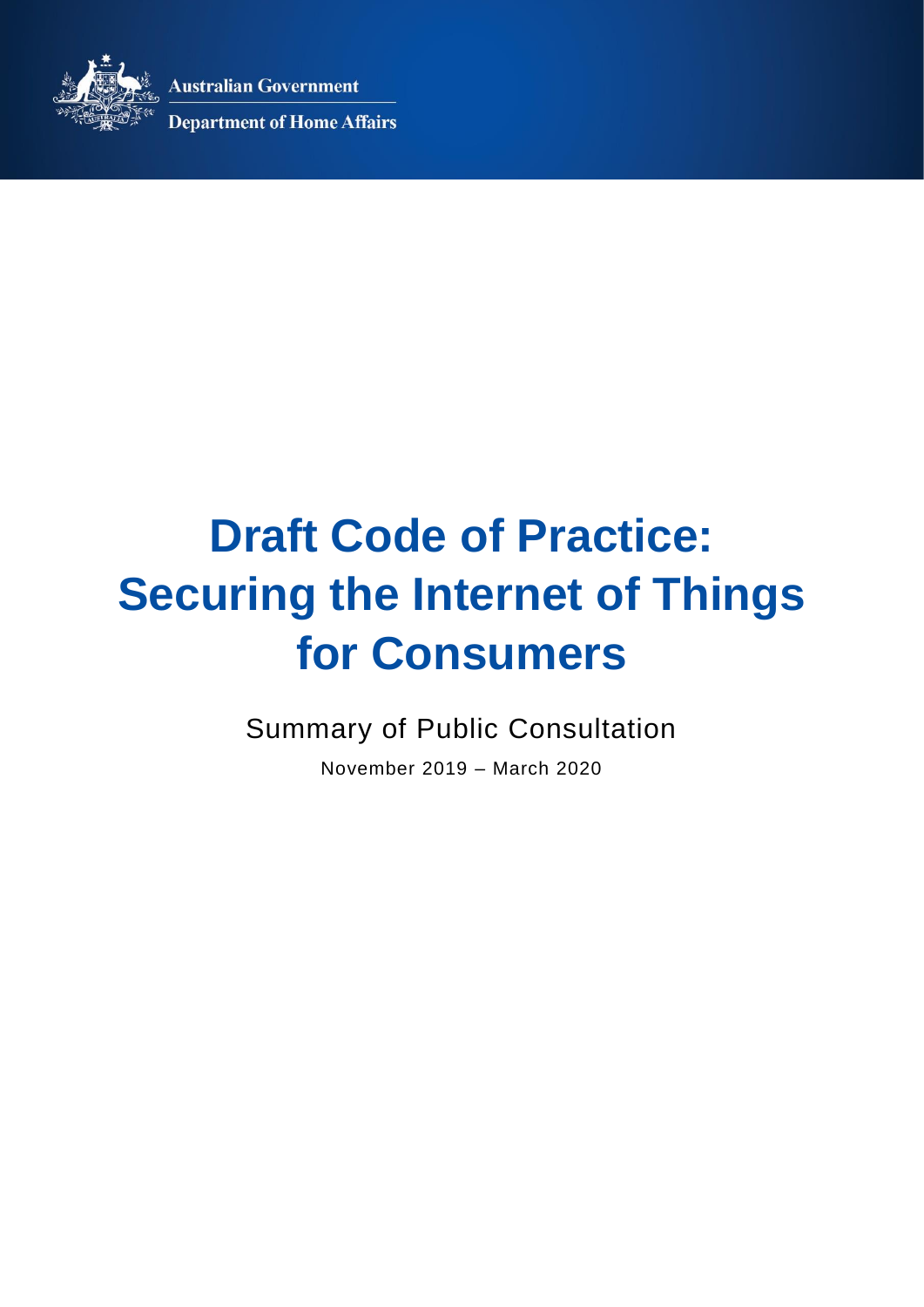# **Contents**

| <b>Executive Summary</b>                                             | 3              |
|----------------------------------------------------------------------|----------------|
| <b>Summary of Consultation Process</b>                               | 4              |
| Your Feedback                                                        | 5              |
| The Code of Practice is a welcomed first step                        | 5              |
| Global alignment is important                                        | 6              |
| More action is required                                              | $\overline{7}$ |
| <b>Specific Feedback on Principles</b>                               | 9              |
| Principle 1 – No duplicated default or weak passwords                | 9              |
| Principle 2 - Implement a vulnerability disclosure policy            | 10             |
| Principle 3 – Keep software securely updated                         | 11             |
| Principle 4 – Securely store credentials and security-sensitive data | 14             |
| Principle 5 – Ensure that personal data is protected                 | 15             |
| Principle 6 - Minimise exposed attack surfaces                       | 17             |
| Principle 7 - Ensure communication security                          | 18             |
| Principle 8 - Ensure software integrity                              | 19             |
| Principle 9 – Make systems resilient to outages                      | 20             |
| Principle 10 - Monitor system telemetry data                         | 21             |
| Principle 11 – Make it easy for consumers to delete personal data    | 22             |
| Principle 12 – Make installation and maintenance of devices easy     | 23             |
| Principle 13 - Validate input data                                   | 24             |
| Other                                                                | 25             |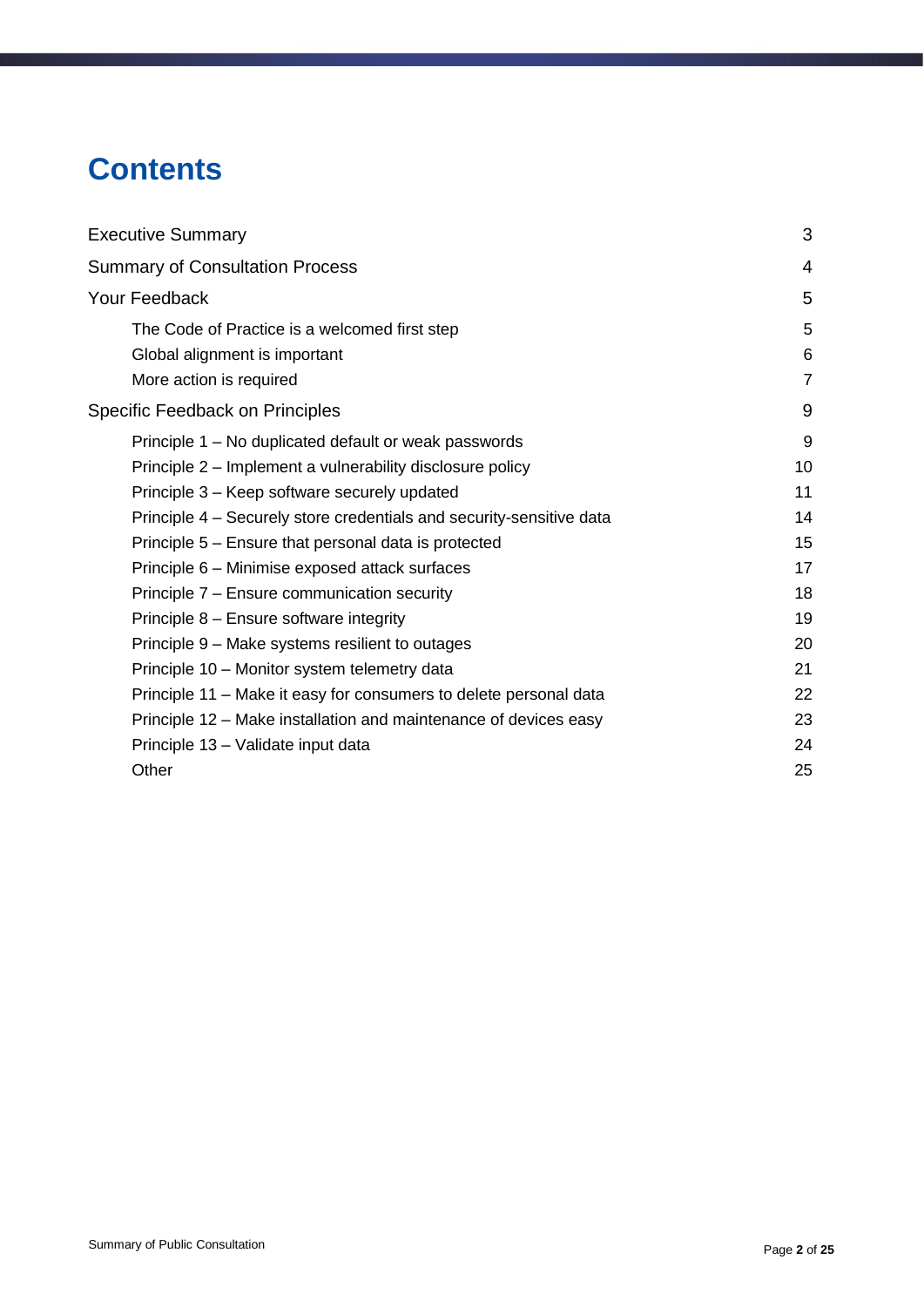# <span id="page-2-0"></span>**Executive Summary**

This report summarises the outcomes of public consultation to inform development of Australia's *Code of Practice: Securing the Internet of Things for Consumers.* Your feedback could not have been clearer — the Code of Practice is a good first step to lifting the security of internet-connected devices for consumers. This message was consistent across the country and from all stakeholders groups.

While noting the cyber security in the Internet of Things (IoT) is a global challenge, you also told us that there are more steps that the Australian Government and industry can take to better protect Australian consumers from insecure internet-connected devices.

There were strong calls for the greater introduction of standards, whether on a voluntary or mandatory basis. There was a widespread view that baseline cyber security needs to be built into goods and services 'bydesign' as most consumers aren't best placed to protect themselves.

Feedback also suggested that the Australian Government cyber security effort needs to align with international efforts to ensure a harmonious approach.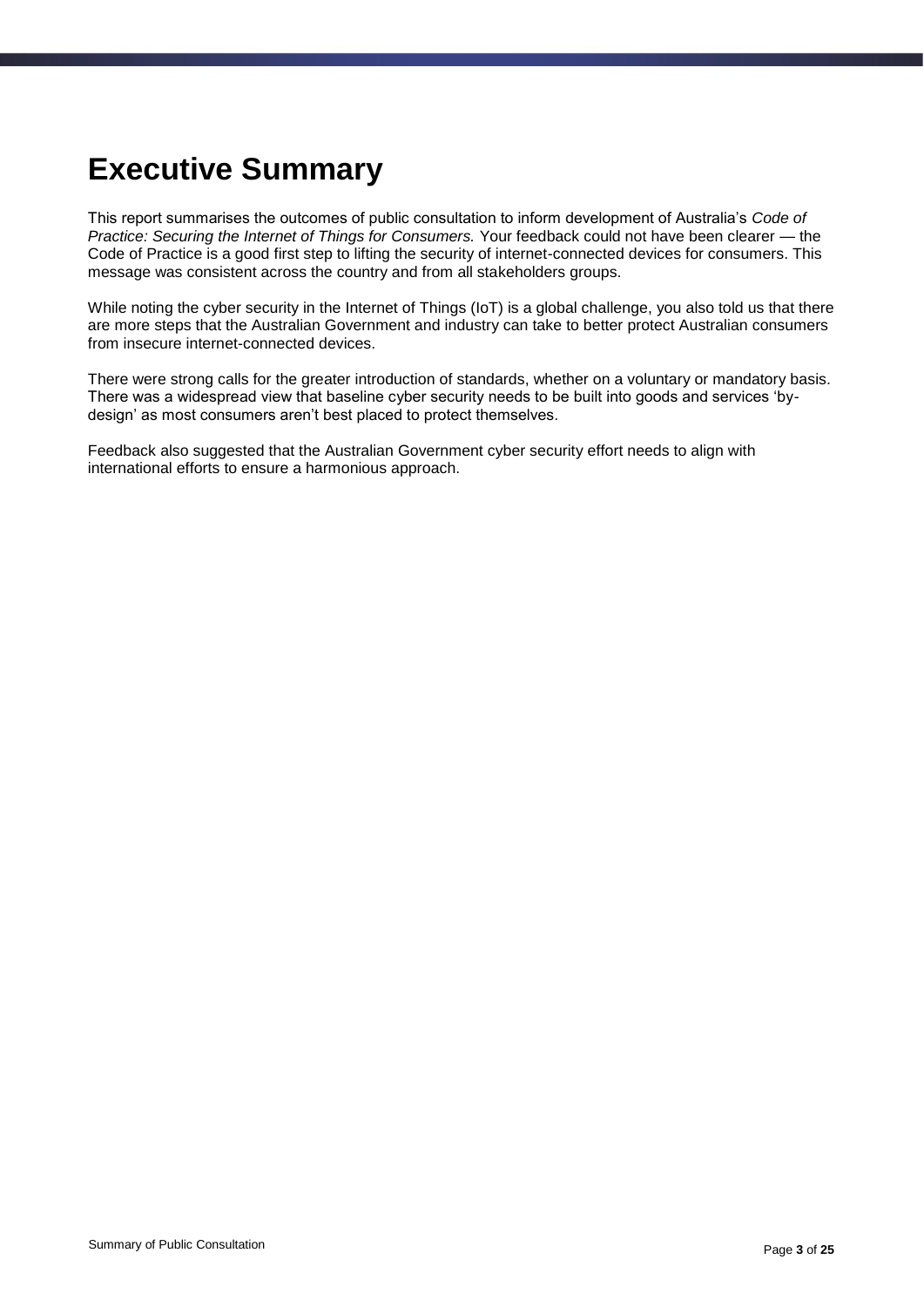### <span id="page-3-0"></span>**Summary of Consultation Process**

The Australian Government conducted stakeholder consultation to support the development of the Code of Practice between 19 November 2019 and 1 March 2020.

The draft Code of Practice was posted on the Department of Home Affairs website on 19 November 2019. Home Affairs received a total of 39 formal written submissions. The submissions reflected the views of over 4640 organisations from all sectors, including critical infrastructure providers, cyber security companies, governments, domestic and international consumers and other not-for-profit advocacy groups.

A wide variety of stakeholders also took part in workshops held across the country. Workshops were held in most states and territories; Brisbane, Sydney, Melbourne, Perth, Adelaide and Canberra.

This was complemented by consultation on the 2020 Cyber Security Strategy that ran between 6 September 2019 and 1 November 2019. More than 1,000 people took part in the Strategy events held in each state and territory and more than 213 submissions were received on the Strategy; with many of the discussions and submissions making reference to the security of the Internet of Things.

**Referencing note:** this report is based on all feedback received throughout the consultation process. It aggregates messages from in-person workshops and both public and confidential written submissions. Though information from confidential submissions has been used to inform the summary, no direct references have been made. References are included as a non-exhaustive list of examples.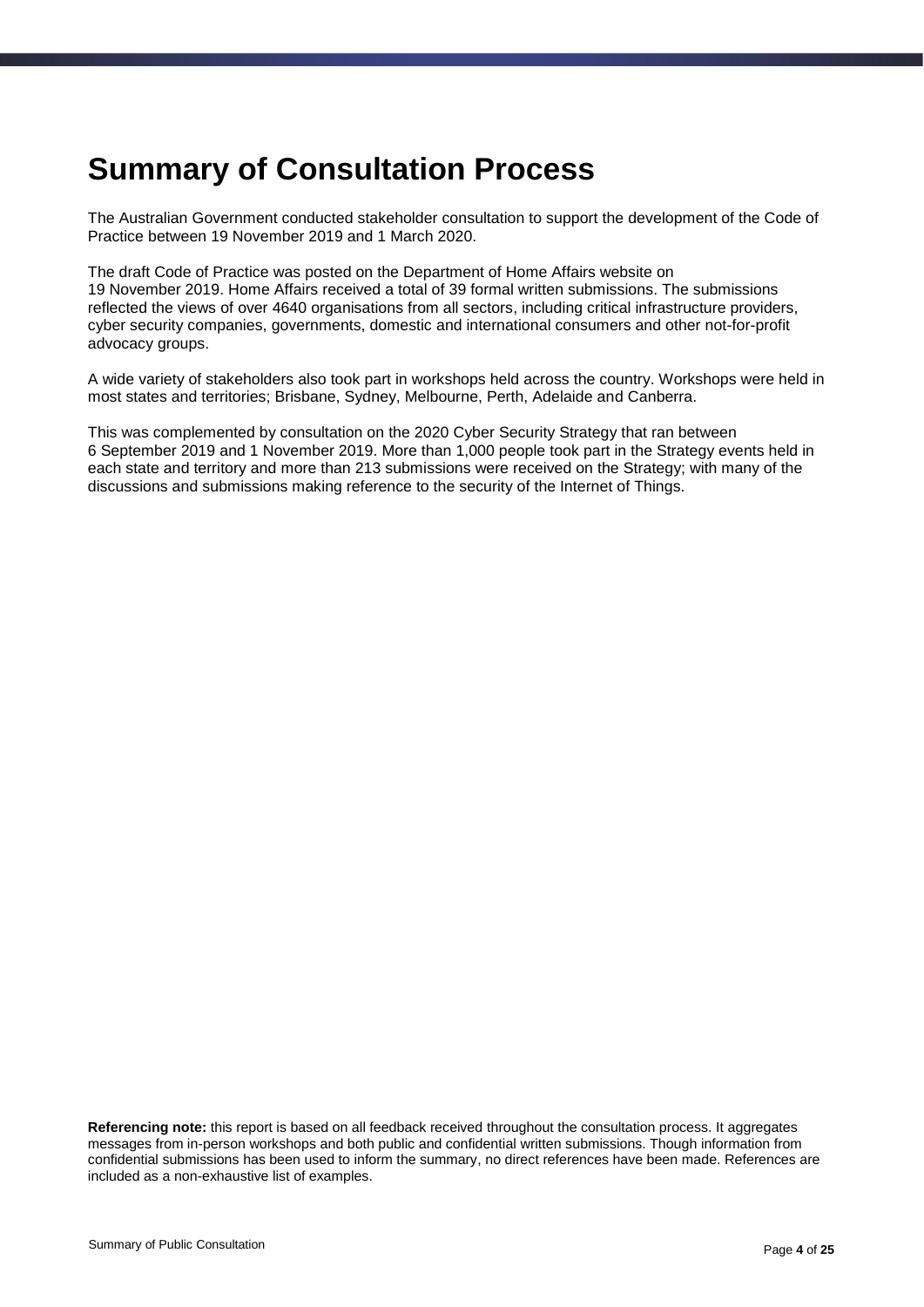# <span id="page-4-0"></span>**Your Feedback**

### <span id="page-4-1"></span>**The Code of Practice is a welcomed first step**

Across the nation, there was consensus that the Internet of Things represents enormous potential benefits for governments, businesses and consumer. However it also represents a significant challenge in terms of cybersecurity. 1

Many stakeholders noted the increasingly interconnected and co-dependent environment of the Internet of Things. As new 5G technologies come online, Australian consumers are largely unprotected against the risks these devices introduce into our everyday lives.<sup>2</sup> As a result, much of the feedback we received – both in person and via written submissions – was supportive of the Code of Practice as a good first step towards lifting the security of the Internet of Things in Australia.

The Consumer Electronics Suppliers Association noted that Australia is largely an importer of internetconnected devices.<sup>3</sup> Palo Alto Networks stated that they are pleased to see the Australian Government taking action to address IoT security, particularly as the number of internet-connected devices globally is set to reach 64 billion by 2025.<sup>4</sup>

The Consumer Policy Research Centre stated *'While the Code is a voluntary suite of measures for industry, it is an important first step to protect Australian consumers from the potential harms of IoT devices'*.

Cyber CX expressed that the Code of Practice is '*an important step forward in ensuring consumers are able to benefit from IoT devices in a secure manner. As internet enabled and connected devices become increasingly commonplace in Australian households and workplaces, it is timely for the Government to give careful consideration to the range of information security and privacy implications that will arise with the rapid uptake and adoption of the IoT'*. 5

Cisco Systems Australia stated an effort such as this to introduce standards was encouraged.<sup>6</sup> Telstra also noted that the Code of Practice was an important first step '*in helping define and agree on the principles that will underpin a secure IoT ecosystem and build a baseline level of security across Australian industry, to maintain an ecosystem that is safe and trusted for consumers and businesses'.*<sup>7</sup>

Google and YouTube stated that, *'we think [the Code of Practice] offers a useful, principles-based approach to codifying best practice when it comes to device security. Adopting a principles-based approach allows businesses of all shapes and sizes to interpret the principle in the way that makes most sense for their products and business*'.<sup>8</sup>

Australian Industry Group stated *'we support a security-by-design approach supported by principles, with the ultimate objective of protecting Australia's cyber security'* and also welcomed a voluntary approach at this stage, stating *'we believe this approach will create a flexible environment for all stakeholders to shape and implement best practices in a collaborative manner'.*<sup>9</sup>

Although many respondents were supportive of the Code of Practice, some stakeholders pointed to its constraints. Some felt that the Code of Practice could be strengthened by adding more weight to consumer

-

*<sup>1</sup> Cisco Systems Australia Pty Ltd, IoT Alliance Australia, Office of the Australian Information Commissioner, Palo Alto Networks, raised in the majority of Code of Practice workshops held across the country. <sup>2</sup> Amit Singh Gaur, Consumer Policy Research Centre, Cyber CX.*

*<sup>3</sup> Consumer Electronics Suppliers Association.*

*<sup>4</sup> Palo Alto Networks.*

*<sup>5</sup> Cyber CX.*

*<sup>6</sup> Cisco Systems Australia Pty Ltd.* 

*<sup>7</sup> Telstra Corporation Limited.*

*<sup>8</sup> Google Australia Pty Ltd.*

*<sup>9</sup> Australian Industry Group.*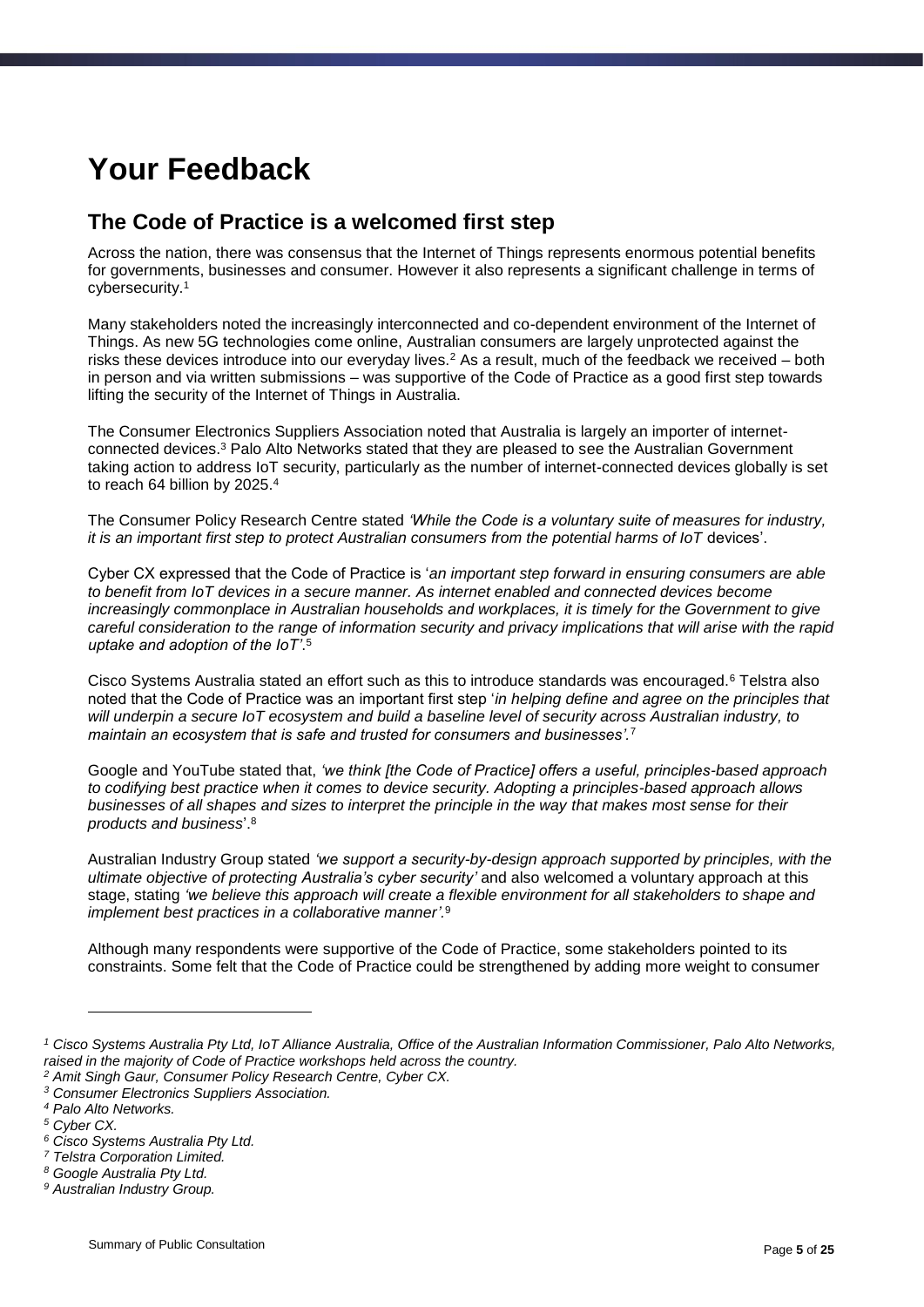privacy,<sup>10</sup> increasing public awareness on cyber hygiene and device security,<sup>11</sup> giving more consideration to security at the network level,<sup>12</sup> providing more clarity on roles and responsibilities of device manufacturers and service providers,<sup>13</sup> adding a Principle on a Security Trust Mark<sup>14</sup> as well as increasing supply chain security.<sup>15</sup>

### <span id="page-5-0"></span>**Global alignment is important**

Many stakeholders raised the importance of global alignment. A large number of respondents highlighted that the security of our homes depends on the cooperation and collaboration between governments, industry, and citizens from all around the globe.<sup>16</sup>

The IoT Alliance Australia stated *'We commend the Australian Government for the creation of the Draft Code of Practice, and for its close alignment with the UK Government's code of practice. We believe it is important that such codes are aligned across the five-eyes nations, and we believe the creation of the code is an important step in improving IoT security for consumers (and businesses) in Australia'.*

Palo Alto Networks welcomed the fact '*that the Draft Code takes a global approach, aligning with the UK Government's Code of Practice for Consumer IoT Security, as well as European Telecommunications Standards Institute's Cyber Security for Consumer Internet of Things. Creating a unified approach is beneficial for global businesses'.*<sup>17</sup>

The Office of the Victorian Information Commissioner (OVIC) noted that international pieces of work such as the International Organisation for Standardization (ISO)'s ISO/IEC 27030 standard and SC 27 committee, can demonstrate the significance and importance of global IoT security and privacy. OVIC recommended the Code of Practice reference more international work on IoT security such as these, in order to give the Code of Practice additional weight.<sup>18</sup>

Other individuals and state governments were pleased to notice alignment with international guidance and domestic cyber strategies, recommending '*states and territories continue to coordinate closely*' and build upon the UK's and USA's approaches.<sup>19</sup>

1

*<sup>10</sup> Australian Communications Consumer Action Network, Confidential Submission 3, Confidential Submission 4, Confidential Submission 10, Consumer Policy Research Centre, CryptoPhoto.com Pty Ltd, Darkmatter LLC, Kate Matthews-Hunt, Office of the Victorian Information Commissioner.*

*<sup>11</sup> Amit Singh Gaur, Consumer Policy Research Centre, Rajinder Rathor, Ross Wacker, Steven Abrahall.*

*<sup>12</sup> Cisco Systems Australia Pty Ltd, Iot Alliance Australia, Palo Alto Networks, Rajinder Rathor.*

*<sup>13</sup> Confidential Submission 5, Iot Alliance Australia, Telstra Corporation Limited.*

*<sup>14</sup> Australian Communications Consumer Action Network Communications Alliance Ltd, Australian Rail Track Corporation, IoT Alliance Australia, Steven Abrahall.*

*<sup>15</sup> Australian Industry Group, Communications Alliance Ltd, IoT Alliance Australia, Palo Alto Networks, Security Solutions.*

*<sup>16</sup> Australian Industry Group, Christian Heinrich, Confidential Submission 7, Confidential Submission 8, Consumer Electronics Suppliers Association, CryptoPhoto.com Pty Ltd, Kate Mathews-Hunt, Office of the Victorian Information Commissioner,* 

*Security Solutions.*

*<sup>17</sup> Palo Alto Networks.*

*<sup>18</sup> Office of the Victorian Information Commissioner.*

*<sup>19</sup> Confidential Submission 6, Confidential Submission 9.*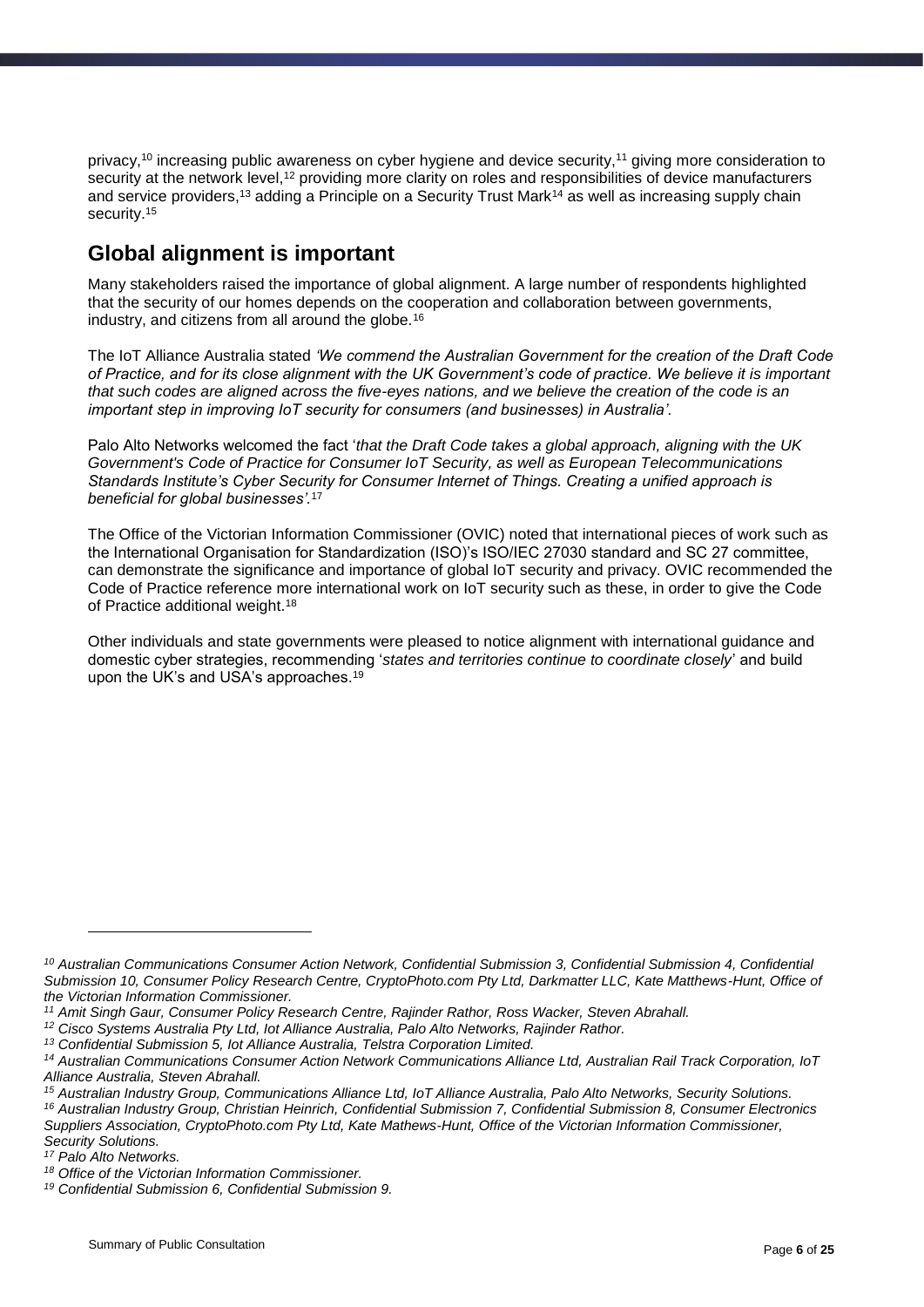### <span id="page-6-0"></span>**More action is required**

#### **Mandatory standards**

We received a number of calls for the Australian Government to introduce mandatory security standards for internet-connected devices. From across the nation, stakeholders told us that minimum standards need to be put into place as it is often the consumer, rather than the manufacturer, who suffers the greatest loss from these devices. 20

Some stakeholders noted that many manufacturers cut costs by not supporting their devices with security updates and that it is hard to distinguish these from devices produced by more reputable manufacturers with better, ongoing support.<sup>21</sup>

#### **Regulation**

A large number of stakeholders called for stronger regulation which would enforce devices to be secure-by-design.<sup>22</sup> Many respondents suggested that compliance with these minimal requirements would need to be publicised clearly and transparently on products (e.g. through a 'traffic light system') for consumers.<sup>23</sup>

Some stakeholders also supported regulatory approaches to:

- The security and privacy lifecycle of devices;
- Vulnerability reporting and disclosure policy;<sup>24</sup>
- $\bullet$  The transparency of data collected and used by devices;<sup>25</sup>
- Enforcement of regular internal and external audits;<sup>26</sup>
- Imposing penalties on non-compliance.<sup>27</sup>

Some took a different view, arguing that it was important for the principles to remain voluntary and that industry should be responsible for best cyber security practices and standards.<sup>28</sup>

#### **Labelling scheme**

A popular suggestion was that mandatory standards could include a labelling scheme for IoT devices, which would highlight the level of cyber security a product may have, helping businesses and consumers make more informed choices. <sup>29</sup> CryptoPhoto stated that '*it should be the job of companies that provide services to Australians to comply with and offer sensible cybersecurity protections'.*<sup>30</sup>

The need for effective public education and incentives for businesses were also raised by many stakeholders.<sup>31</sup> James Manner stated '*The code covers the basics of good engineering practice which is a step in the right direction. However, my fear is it will have little effect as the biggest driver of change is* 

1

*<sup>20</sup> Confidential Submission 3, Confidential Submission 6, Office of the Victorian Information Commissioner, Rajinder Rathor, Synod of Victoria and Tasmania, Uniting Church in Australia, raised in the majority of Code of Practice workshops held across the country.*

*<sup>21</sup> Confidential Submission 1.*

*<sup>22</sup> Australian Industry Group, Amit Singh Gaur, Rajinder Rathor, raised in the majority of Code of Practice workshops held across the country.*

*<sup>23</sup> Confidential Submission 6.*

*<sup>24</sup> Confidential Submission 3.*

*<sup>25</sup> Kate Matthews-Hunt.*

*<sup>26</sup> Amit Singh Gaur, CyberCX.*

*<sup>27</sup> Australian Communications Consumer Action Network.*

*<sup>28</sup> Australian Industry Group, Consumer Electronics Suppliers Association.*

*<sup>29</sup> Cisco Systems Australia Pty Ltd, Confidential Submission 1, Confidential Submission 7, Confidential Submission 9, CryptoPhoto Pty Ltd, IoT Alliance Australia, Steven Abrahall.*

*<sup>30</sup> CryptoPhoto Pty Ltd.* 

*<sup>31</sup> Australian Industry Group, Confidential Submission 5, Confidential Submission 9, CryptoPhoto Pty Ltd, Digital Risk Innovation, Rajinder Rathor, Ross Wacker, Telstra Corporation Limited.*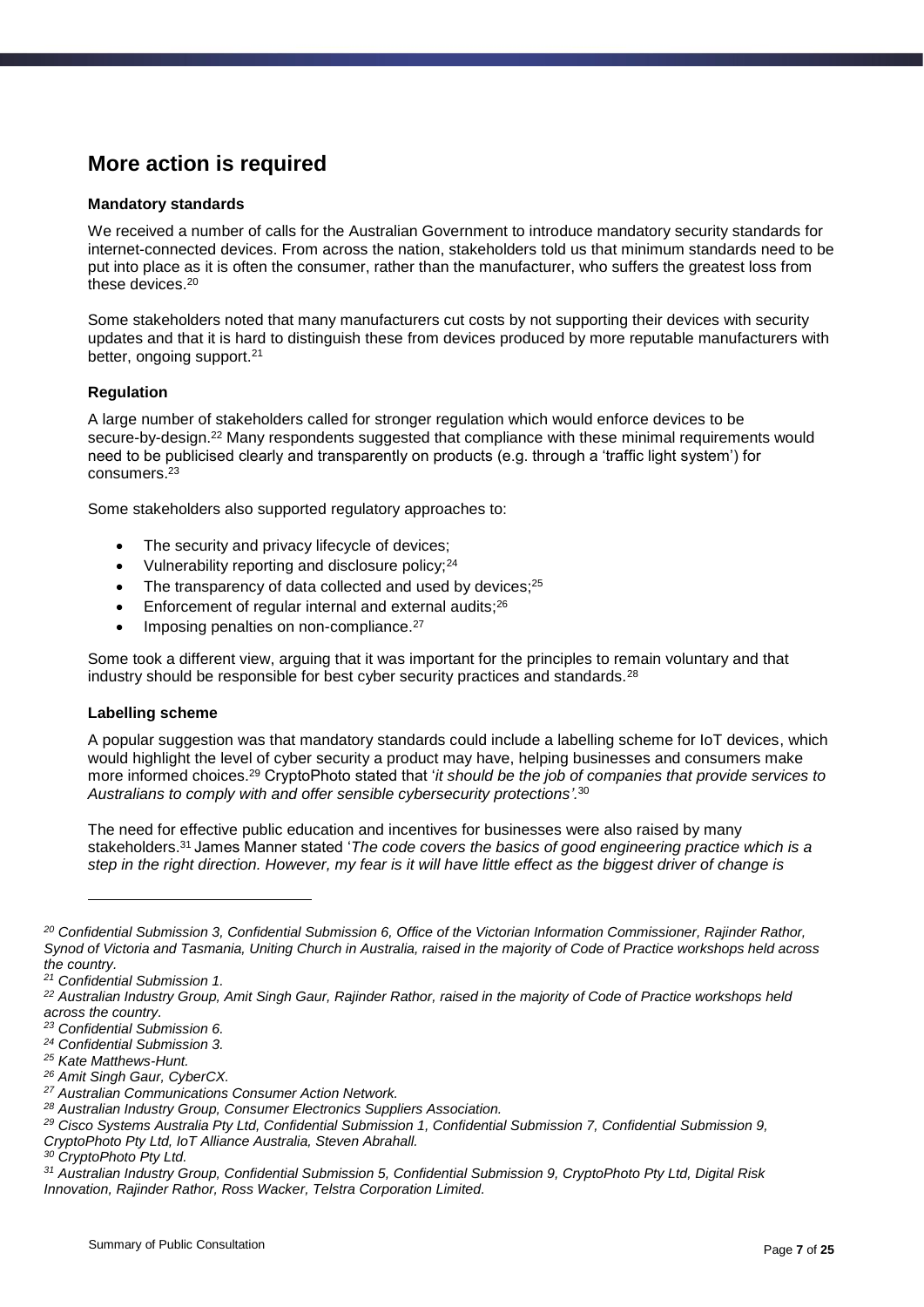*consumer behaviour. Without demand or awareness of security issues by consumers, there is no commercial imperative to improve product security'*. 32

1

*<sup>32</sup> James Manner.*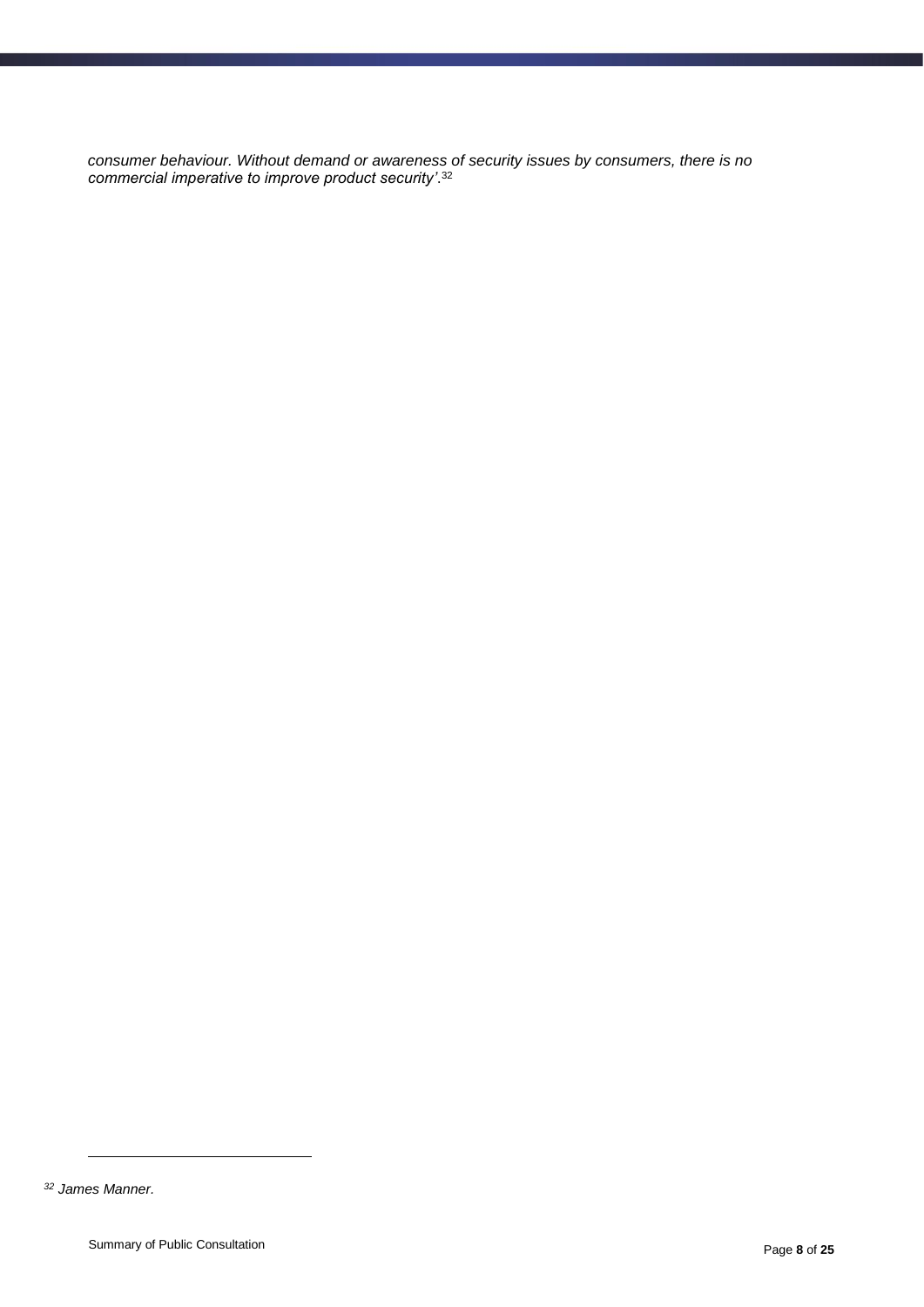## <span id="page-8-0"></span>**Specific Feedback on Principles**

#### <span id="page-8-1"></span>**Principle 1 – No duplicated default or weak passwords**

The Australian Communications Consumer Action Network '*supports the principle that duplicated or default passwords should not be permitted. Through privacy by design, users should be forced to change default passwords before using IoT devices to restrict the risk to consumers of hackers infiltrating networks. This approach would be consistent with the Australian Privacy Act requirement to implement a 'privacy by design' approach to compliance.'*

Cisco Systems Australia Pty Ltd noted '*The reality of consumer devices is that passwords are forgotten. All devices at some stage need a recovery option, and in many cases the only reliable option is a default state. There is huge value in devices not being left in operation with default passwords. It is recommended this be altered to state that all administrative passwords be forced to be changed in order for a device to be operational. Multi-factor authentication is fast becoming a critical capability where users interact with services. This should be encouraged in the section*.'

Cyber CX highlighted *'There is a risk that this principle will be difficult to apply within the consumer space. One option would be to require consumers to reset a default password on first access.'*

FermyMate stated '*I do not find this appropriate from a development perspective, simple devices such as IoT microcontrollers which I have vast experience with, would be very cumbersome to develop that on a hardreset would be unique usernames and passwords. This is unfeasible from a mass production perspective as would require unique firmware code to be burnt onto each device. The standard operation for IoT devices is a 3rd party setup such as on mobile phone is used prior to connection to the cloud service and therefore the connectivity from IoT end device to internet cloud is never using a default username/password combination*.*'*

Office of the Victorian Information Commissioner noted '*Principle 1 concerns the security of IoT passwords. To reduce the likelihood that a password reset process could be used to gain unauthorised access to an account, we suggest Home Affairs considers including a requirement that password reset processes reasonably authenticate users*.'

Palo Alto Networks '*agrees with this principle, which encourages device manufacturers to avoid factory default passwords that are common to multiple devices and/or are predictable (i.e. 2345678). Many consumers do not change these passwords, are unaware of how to change them or the passwords can be easily reset to default passwords, exposing not only the device but other devices on the network to cyberattack*.'

Telstra Corporation Limited recommended '*a minor revision to this principle. As the implementation of similar requirements for device passwords tends to be algorithmic and access to the algorithm can result in the regeneration of a 'unique' password, this Principle should be revised to state that passwords should be 'randomly generated'. In addition, where a consumer changes their password to one that is common, easy to guess or breach, the Device Manufacturers and Service Providers should not be held responsible*.'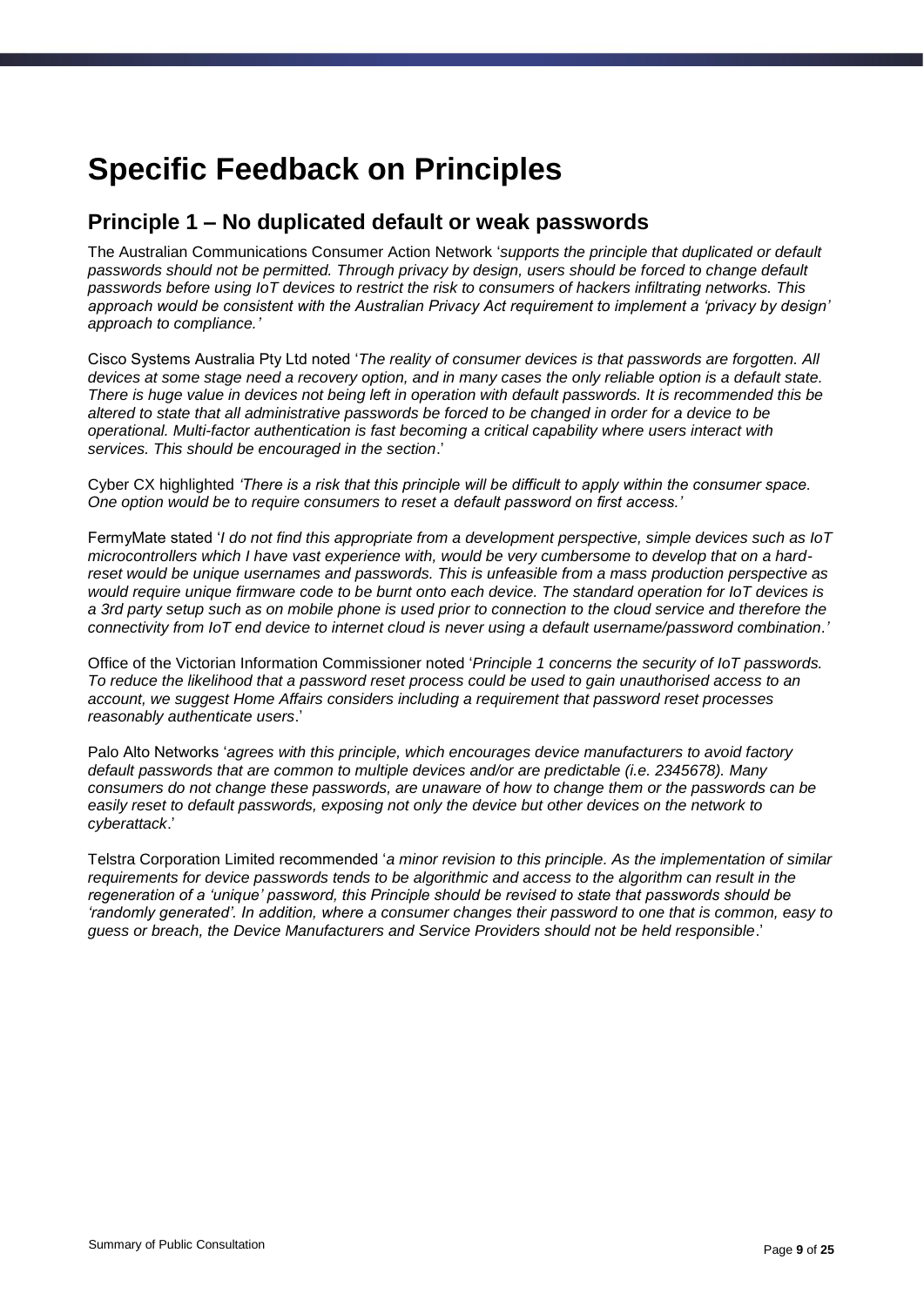#### <span id="page-9-0"></span>**Principle 2 – Implement a vulnerability disclosure policy**

The Australian Communications Consumer Action Network (ACCAN) stated that '*Every IoT connected device tested in UNSW's 2017 ACCAN-funded research project revealed some form of vulnerability, and many allowed potentially serious safety and security breaches. Manufacturers must be obliged to inform consumers who purchase IoT connected devices of the risks inherent in their design and function, and a vulnerability disclosure policy may be one effective way to achieve this outcome.*

*ACCAN also recommends the introduction of a 'trust' label to be included on the product packaging of connected devices. A cyber security and privacy 'star rating' for IoT devices, similar to energy or waterefficiency ratings on household appliances, would support consumers to make more informed purchasing decisions. ACCAN is currently engaged in research with Deakin University to investigate the use of labels to help consumers understand which IoT devices collect data, how data is used, shared or monetised and the level of cyber security and privacy features built into the design and operation of IoT connected devices.'*

*Cisco* Systems Australia Pty Ltd recommended that '*The key items this should address are a) a vulnerability point of contact and process for new vulnerabilities to be disclosed discussed, b) a vulnerability disclosure/publication with appropriate CVSS classification and c) a vulnerability remediation within an acceptable timeframe provided a product is within a published support lifetime for security fixes. Our example can be found [here](https://tools.cisco.com/security/center/resources/security_vulnerability_policy.html)*.'

Jukka Rannila noted that '*There are different services for reporting different information technology problems/issues; for example 1) CERT – global and national teams 2) Common Vulnerabilities and Exposures (CVE) 3) Scamdex 4) The Spamhaus Project. At the moment there is just not one global system for informing all possible problems related to information technology. Proposal: There should be just one (Australian?) system for informing all possible problems related to information technology. At the moment there are too many global and local services for informing different information technology problems.'*

Christian Heinrich stated '*Data Validation must occur at both input and output rather than be limited to input received from the consumer only. The need to prioritise a Vulnerability Disclosure Program (VDP) should be lowered due to the increased noise of correspondence related to "low risk" vulnerabilities.'*

Palo Alto Networks '*is supportive of this principle and agrees that establishing clear processes by which researchers and/or third parties can report vulnerabilities for action is key in preventing cyberattacks. However, we note that vulnerability disclosures must be coordinated. Thus we recommend amending the language of this principle to "Implement a Coordinated Vulnerability Disclosure Policy."*

*In coordinated vulnerability disclosure, vulnerabilities are reported to the owner of the information system, affording the organisation the opportunity to diagnose and remedy the vulnerability before detailed information is disclosed to third parties or the public. This helps to minimise opportunities for cyber criminals to exploit these vulnerabilities. As the complexity of, and dependency on, ICT products and services is increasing, and cyber criminals continue to become more sophisticated, vulnerabilities are also increasing. Cooperation between those who might find a vulnerability and those who can fix it is invaluable—and all societies reap the benefits of a more secure digital infrastructure.'*

Telstra Corporation Limited stated '*Telstra endorses and follows this principle. We provide a public point of contact where issues can be reported. We recommend this principle should also be amended to elaborate on how best to enforce the disclosing of vulnerabilities and ensuring they are rectified in a timely manner, perhaps through the creation of an explanatory supplement*.'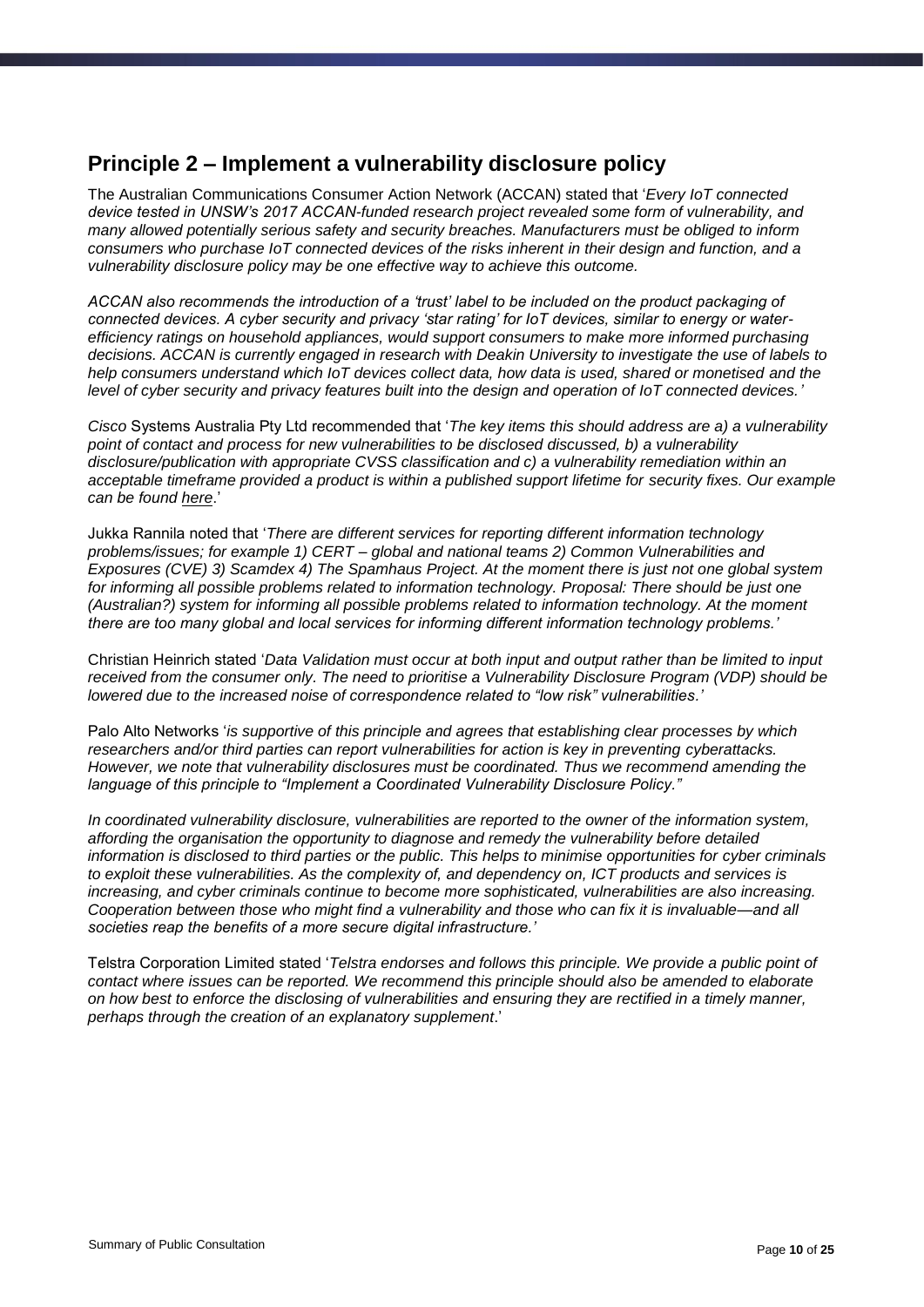#### <span id="page-10-0"></span>**Principle 3 – Keep software securely updated**

The Australian Communications Consumer Action Network (ACCAN) noted that *'Consumers expect that technical security is the manufacturer's, insurer's or regulator's responsibility. Consumers assume that manufacturers or service providers will supply any security software updates necessary to continue securely running their applications on smart-home devices. This is a reasonable consumer expectation. It can be likened to the scenario of a new car purchase, where consumers are not expected to have the skills of a mechanic to maintain the vehicle, but are reminded by in-built car software of when to have the car serviced by experts to keep it roadworthy.*

*ACCAN supports the principle that software on IoT devices should be securely updatable, with security software updates distributed via secure IT infrastructure, automatically applied by default and easily installed by consumers. ACCAN agrees that manufacturers should provide an end-of-life policy at the time of purchase to inform consumers when they will cease receiving security software updates, and that vendors should tell consumers if devices cannot be physically updated and when will no longer be fit for purpose.'*

The Australian Industry Group highlighted that '*Some companies may already implement the automatic update recommendation as a best practice in their products and services. However, there may be circumstances where users will need to take affirmative steps to deploy a security update e.g. an operating system update that includes a security update in amongst other changes. Clarity should also be provided around expectations specifically on critical security updates*.'

Cisco Systems Australia Pty Ltd recommended that '*Patching mechanisms should be automated for all consumer devices, requiring no user intervention or action for security updates to be applied.*'

Cyber CX noted *'When a device reaches its end-of-life, this should be clearly visible in the management interface. If vendors simply notify users via email or through the manufacturer's web site, there is a risk that consumers won't be aware and they could be left with a device that is vulnerable to exploitation.'*

The Consumer Electronics Suppliers Association stated '*An important element in reducing the risk is to build effective cyber security into devices. As many IoT devices operate in Class Licensed spectrum (public park) it is vital that appropriate protections are incorporated at the design stage*.'

FermyMate suggested '*The above statement contradicts itself. It states "Updates should also not change user-configured preferences, security or privacy settings without prior approval from the user"… followed by "..updates should be easy to implement and applied automatically by default". How can a feature change on functionality be implemented requiring consent and then be automatic by default? Either it's a manual with consent or automated approach?'*.

Google Australia Pty Ltd highlighted that *'this is definitely a best practice and one that we put into practice across all of Google's products and services. However, we note that there may be circumstances where users will need to take affirmative steps to deploy a security specific update. For instance, an Android operating system update that is accompanied by a security update may require user consent to install the additional security update. Can we also suggest that the requirement that updates should not change user configured preferences without prior approval make an exception for necessary security purposes? In*  addition, we think it makes more sense to refer to an end of life "support" policy; our thinking being that *consumers are ultimately most concerned about obtaining support for their devices'.*

IoT Alliance Australia noted that '*It may not be possible for a device manufacturer to update software in a device where that devices sits behind a hub or gateway (such as a Smart Home), as the device may not be openly visible across the internet. This therefore requires Device Manufacturers and IoT Service Providers to work together to enable timely and secure updates to multi-layered IoT offerings such as Smart Homes, tracking/locator services and some smart toys*.

*Principle 3 says "Software (including firmware) on IoT devices … should be securely updatable." We understand this to mean that where the capability exists in an IoT device or solution for software and/or firmware to be updated, then it must be done securely, and we support this.*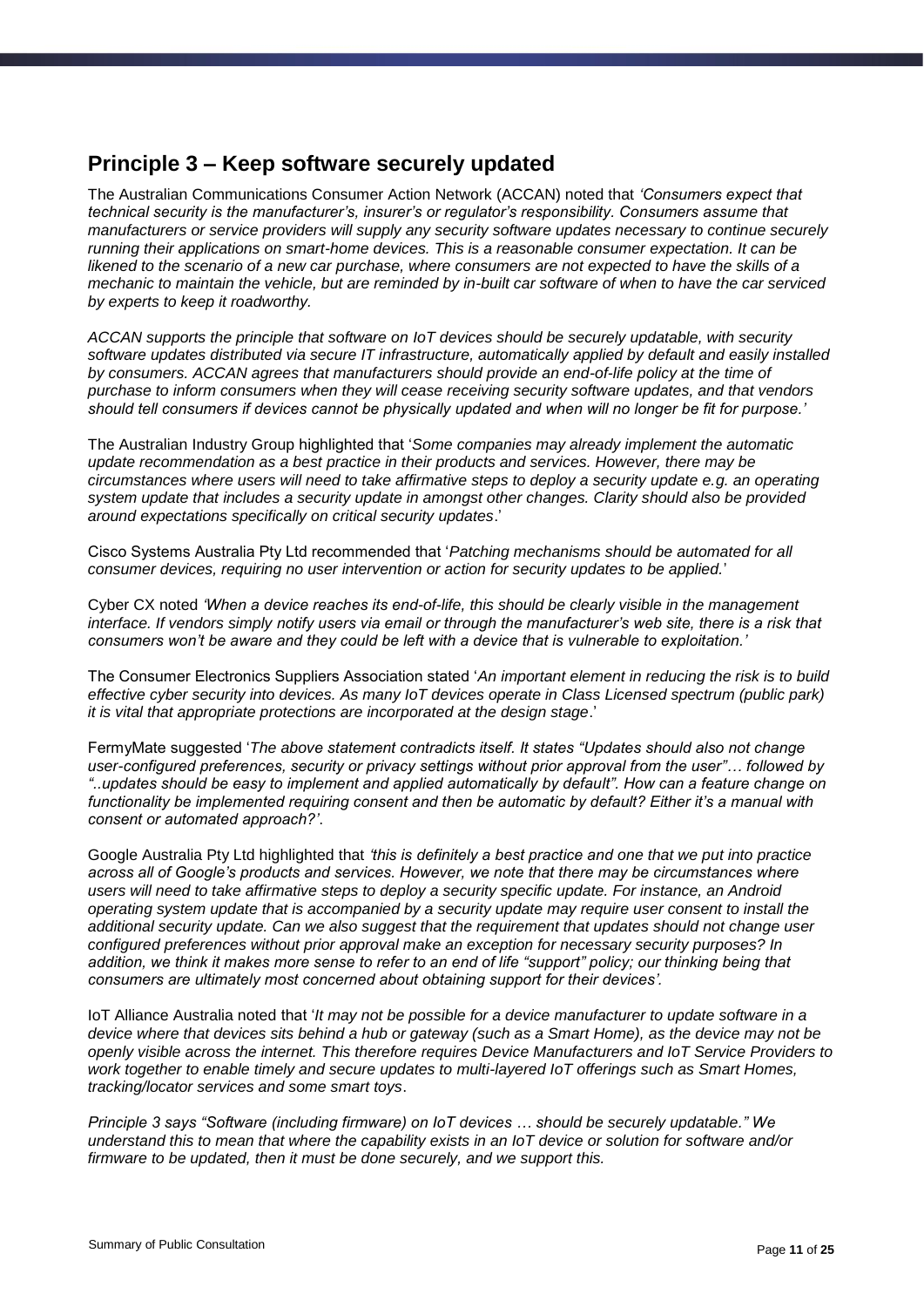*However, we caution against inadvertently creating a mandate that all devices, regardless of their function or use, should have the ability to be updated. Any device capable of accepting either a software or firmware update remotely, has an increased attack surface. This then requires appropriate levels of security to prevent rogue actors updating the device or solution, thus adding complexity and cost.*

*We acknowledge that Principle 3 contemplates "constrained devices" (devices that cannot physically be updated), demonstrating the Department is aware that some devices can never be updated (potentially making them more secure). In the same way Principle 7 on communication security includes the phrase "appropriate to the properties of the security technology and usage" in acknowledgement that some devices (e.g. a weather sensor), we suggest words are added to the first sentence of Principle 3 to say "… should be securely updatable appropriate to the properties of the security technology and usage*".'

Jukka Rannila stated '*Here I note that there can be several standards implemented in different systems when maintaining different systems'*

Office of the Victorian Information Commissioner highlighted '*One aspect of Principle 3 is the lifecycles of IoT devices. Lifecycle issues such as ongoing support for devices and end of life policies are of critical importance. For example, devices that cease receiving security updates can pose significant security risks, especially when the owners are unaware that updates have ceased. To highlight the importance of IoT lifecycles, we suggest Home Affairs considers separating the topic of lifecycles from Principle 3 and making it a standalone principle.* 

*Another part of Principle 3 involves providing a range of information to users: end-of-life policies, reasons for updates, notifications if updates will no longer be provided, and warnings when a constrained device is no longer fit for purpose. As consumer IoT devices are predominantly consumer goods, it is reasonable to expect that some devices will have multiple owners throughout their lifecycles. For this reason, we suggest this principle should encourage IoT manufacturers to endeavour to provide the above-mentioned information to the current owner of an IoT device, noting that the original owner will not necessarily be the current owner. To accomplish this, devices should have an easy way for users to transfer ownership of the device.* 

*For devices such as IoT whitegoods, which may be used for decades, it is likely they will be used long after support for the device's software ceases. In cases where the lifecycle of an IoT device's hardware and the lifecycle of that device's software differ, organisations should ensure that measures are put in place to see that, where appropriate, information is adequately destroyed and that the device disconnects from unnecessary services. For example, data stored on a device may no longer be necessary after an online service ceases operating, and data stored in the cloud may not be needed after a device is retired. This is also relevant to Principle 6, in that connections to the cloud should be securely disconnected where appropriate.'*

Palo Alto Networks agreed that *'The ability to update software (including firmware) on IoT devices is important in maintaining the security integrity of these devices. As noted in the Draft Code, it is important that these updates are 1) timely and do not impact functionality, and 2) easy to implement and applied automatically by default, removing the manual intervention required by consumers who often forget or do not understand the importance of updates. It is also critical that IoT device manufacturers communicate the end of life policies so that the consumer knows the minimum length of time for which a device receives updates and that the manufacturer warns consumers when the product will no longer be supported and what the consequences of this are*.'

Telstra Corporation Limited stated '*Telstra supports the intent of this principle, however recommends it would benefit from further clarity (perhaps in an explanatory supplement) in the roles of Device Manufacturers and Service Providers who will need to work together to implement this principle. Service Providers may find it difficult to bear responsibility for the updating of software for devices they do not manufacture, despite providing connectivity. Similarly, Device Manufacturers may not have the ability to directly communicate with their devices if they sit behind a gateway or some other type of network (i.e., the address of the IoT device may not be directly visible from the Internet).* 

*The principle also requires that the need for each update should be made clear to consumers. We note that where devices are on-sold by a service provider (for example, a smart-home solution) the Device*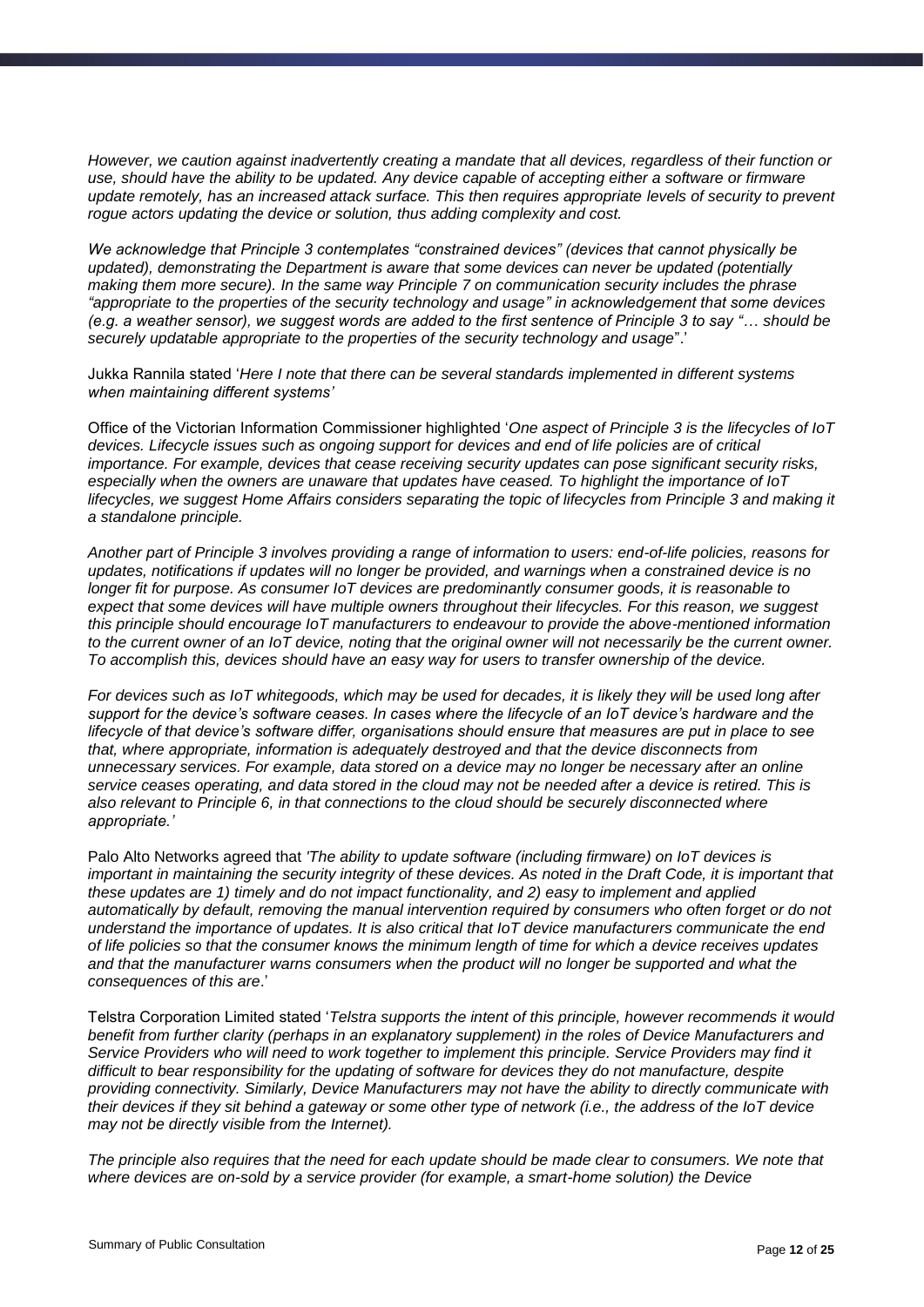*Manufacturer may have no knowledge of the contact details of the consumer to advise them of the need for an update. In addition, we suggest that 'timely' is not clearly defined and that it be replaced with "implemented to meet vendor's suggested remediation timeframes".'*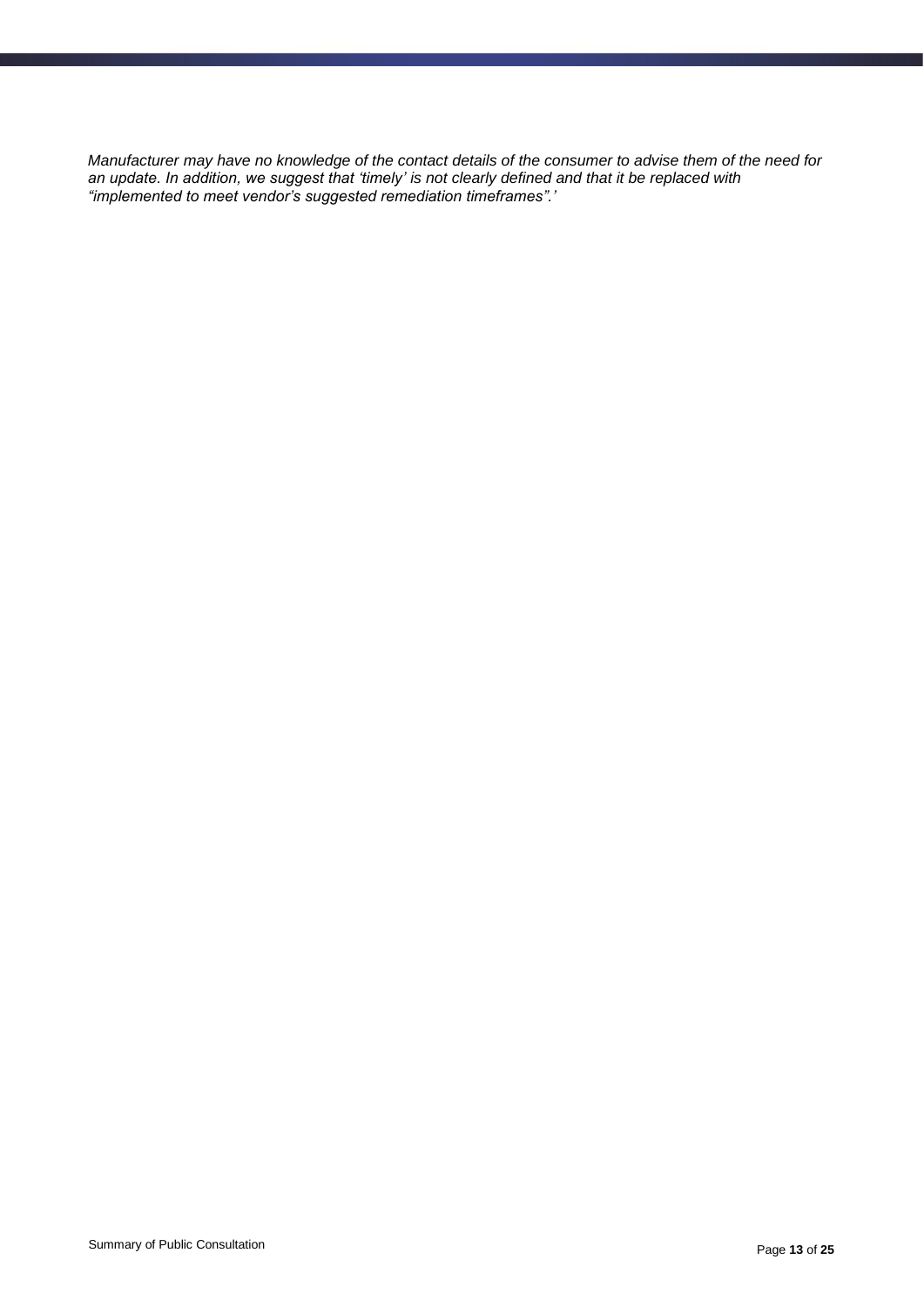#### <span id="page-13-0"></span>**Principle 4 – Securely store credentials and security-sensitive data**

The Australian Communications Consumer Action Network '*supports the principle that credentials should be stored securely on devices and services, and hard-coded credentials such as usernames and passwords should not be embedded in device software or hardware to prevent security breaches via reverse engineering.'*

Cisco Systems Australia Pty Ltd recommended that '*Security sensitive information perhaps needs better definition. Passwords, credentials and encryption keys, as well as personally identifiable, or financial information must be included. Secure storage also should be defined. TPM chips are an example of a hardware mechanisms for storing keys and other information that can then be used to for encrypted storage that should be used for sensitive data. Hardware mechanisms such as this are important, however not all devices will be able to achieve this. Another key aspect that should be considered here that is missing is simple and effective removal of all data from a device and/or associated services. For consumers, this minimizes potential data loss when disposing.'*

Palo Alto Networks agreed that '*credentials should be stored securely within devices and on services, and that hard-coded credentials should not be embedded in device software or hardware, as they are easily discoverable via reverse engineering. We further recommend that devices contain the ability to restrict the access of manufacturers (whether original equipment vendors or contract manufacturers) to devices' credentials, personal information, and other sensitive information, to avoid supply chain attacks. Unfortunately, cyber adversaries, including nation states, have been known to try to infiltrate factories to plant "back doors" into devices. Consequently, devices should allow new consumers to have the ability to wipe vendors and manufacturers access, if the device's functionality allows such access.'*

Telstra Corporation Limited stated '*Telstra endorses this Principle. There are methods through which credentials can be stored on the device without being discoverable through reverse engineering; for example, signed certificates can be generated on a secure cloud platform, these certificates can then be securely shared with the vendor and installed onto the device as part of the manufacturing process*.'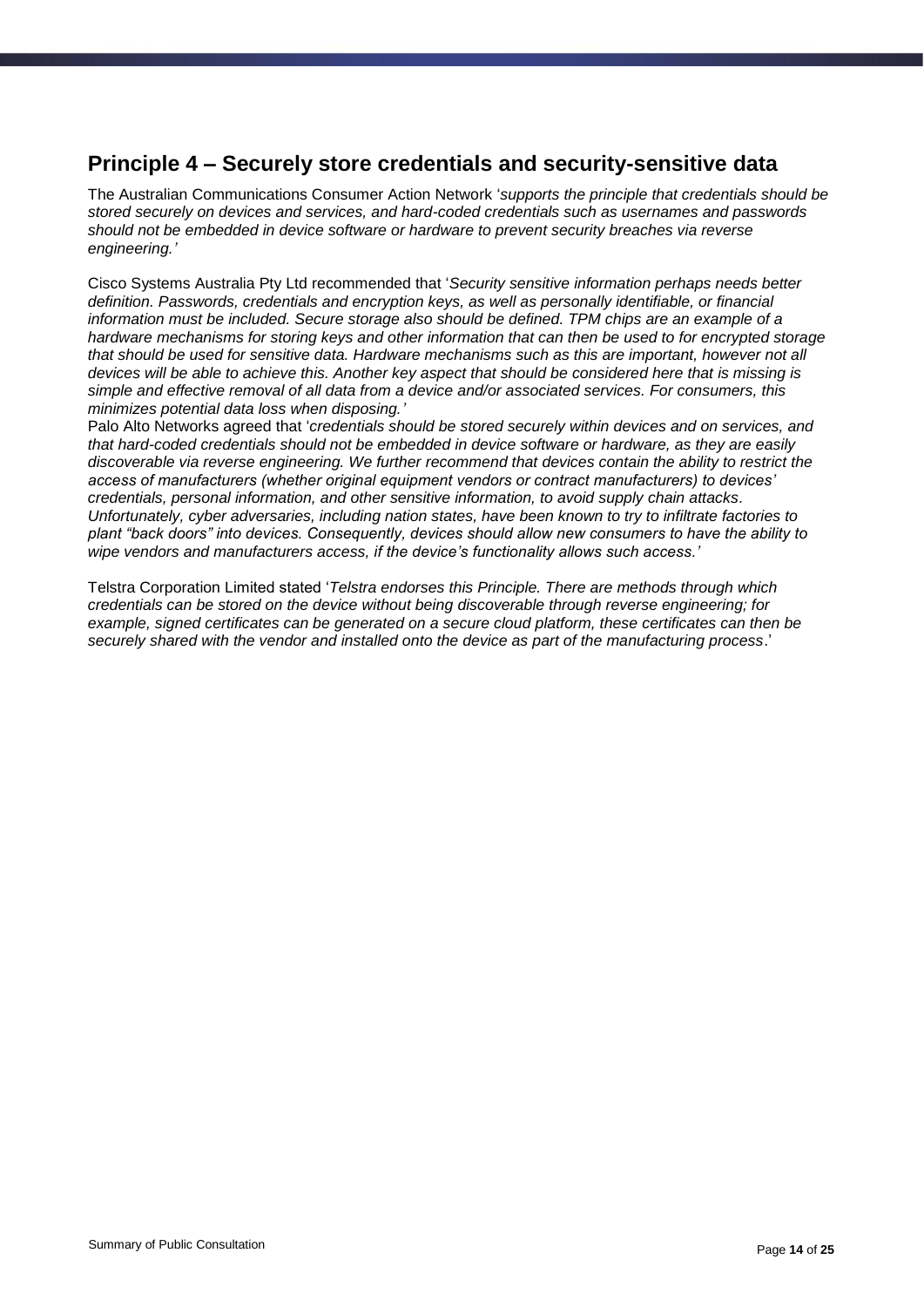#### <span id="page-14-0"></span>**Principle 5 – Ensure that personal data is protected**

The Australian Industry Group recommended that '*This proposal should also consider including regular reviews on who has access to data and personal information, and to limit access to confidential and sensitive information. In addition, we recommend this principle specifies that password reset processes should not disclose unnecessary information to the individual requesting the reset until that individual has been reasonably authenticated. For example, in the case of a reset process that sends an SMS message to a mobile phone associated with a device, this device should not display the mobile phone number as the requester may not be the individual who owns the device*.'

The Australian Communications Consumer Action Network (ACCAN) noted that *'In regulating the collection and use of customer data, manufacturers of smart devices should recognise that consumers have rights over that data. Accordingly, ACCAN supports the principle that manufacturers should explain clearly to consumers in simple, easy to understand, accessible language what personal data is collected and how it will be processed and handled, including sharing data with third parties such as advertisers.*

*Similarly, ACCAN supports the principle that properly informed, transparent consumer consent to process personal data must be explicitly obtained in a valid and lawful manner, providing consumers with the opportunity to withdraw their consent at any time. In cases where consent to collect and process a consumer's personal data is obtained, IoT device manufacturers need to take appropriate measures to ensure the data is protected from attack, both in storage and in transmission. Security preservation and loss limitation strategies, including automatically patching security software following incidents where a breach has occurred, must be built in to the design and operation of IoT connected devices*.'

Cisco Systems Australia Pty Ltd said that '*Consumer privacy is of key concern. Consent should be separate to any other user acceptance and be positive consent requiring user action.'*

Darkmatter LLC stated '*Most of the consumer devices are now connected to internet and synced in to the related software applications that continuously updating. Regardless if the data are being encrypted, we need to make sure that consumer data are not being captured or backed up somewhere else. Part of the most marketing strategy now to broaden their business is to generate leads which mostly done through*  websites or even simply buying a sim card. Most of our fellow citizens are being scammed and it is still *increasing its number.*'

The Office of the Australian Information Commissioner (OAIC) recommended that Principle 5 be amended to make reference to privacy by design and require privacy settings are set to privacy protective by default. They recommended Principle 5 be *'amended to include that notices directed at children are written at a level that can be readily understood by the minimum age of the permitted device or service user, children's consent should be obtained from the child's guardian, and express and up to date consent should apply to the collection of sensitive information including health information and biometric data'*.

OAIC also recommended that Principle 5 be *'amended to refer to data minimisation principles that apply to IoT service providers, mobile application developers and retailers, that they only collect the minimal amount of personal information required to carry out their functions or activities and take reasonable steps to destroy or de-identify personal information that they no longer need for any purpose for which the information may be used or disclosed under the APPs'.* They also stated *'The Department of Home Affairs should amend Principle 5 in the draft code to restrict the use of targeting, profiling and surveillance with IoT devices that are marketed at children'.* 

The Office of the Victorian Information Commissioner noted '*Principle 5 includes a requirement that consent be valid, lawfully obtained, and can be withdrawn. While we strongly support this, we note that in order for consent to be valid, it must be a genuine, voluntary choice. If an individual must choose between giving consent or not being able to use a device they own, or if withdrawing consent renders a device inoperable, then that consent may not be voluntary and therefore invalid. Because of this, we suggest Principle 5 recommends that when consent is not provided or is withdrawn, devices remain as functional as possible without using personal information.'*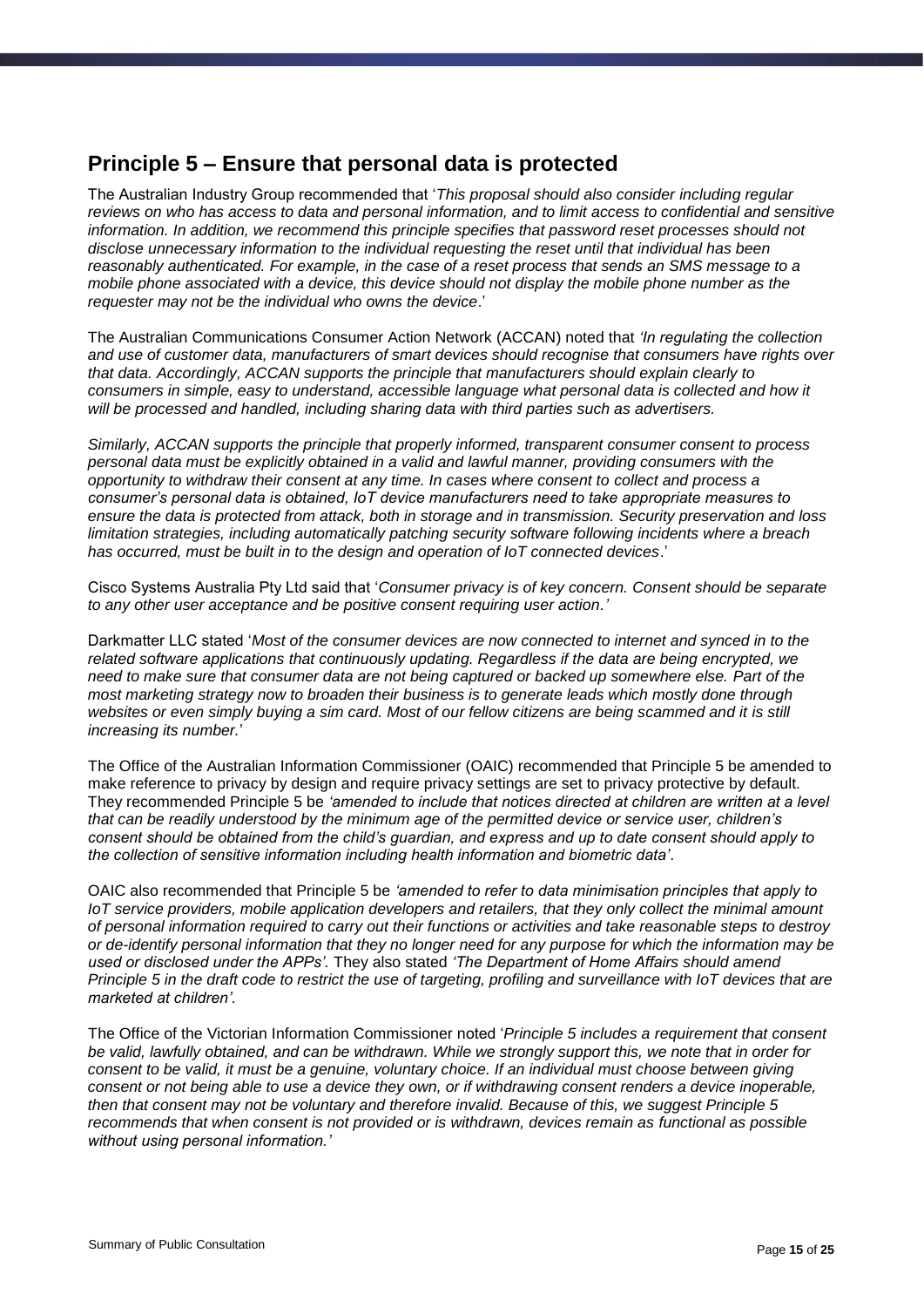Palo Alto Networks *'supports the protection of personal data and notes that security is essential to enable privacy.'*

The Synod of Victoria and Tasmania, Uniting Church in Australia suggested that '*Under principle 5, children should not be able to provide their consent to be marketed to or for their data to be harvested for commercial purposes. The device or software provider should be required to verify that the user is not a child.*

*Further, under this principle, if the service provider or retailer plans to sell a person's data to a third party, they should be required to obtain the consent of the person. The person should be informed of an estimate of how much their data will be sold for and for what purpose. The provision of services should not be contingent on a person consenting to allowing their data to be sold to third parties.'*

Telstra Corporation Limited '*endorses and follows this principle*'.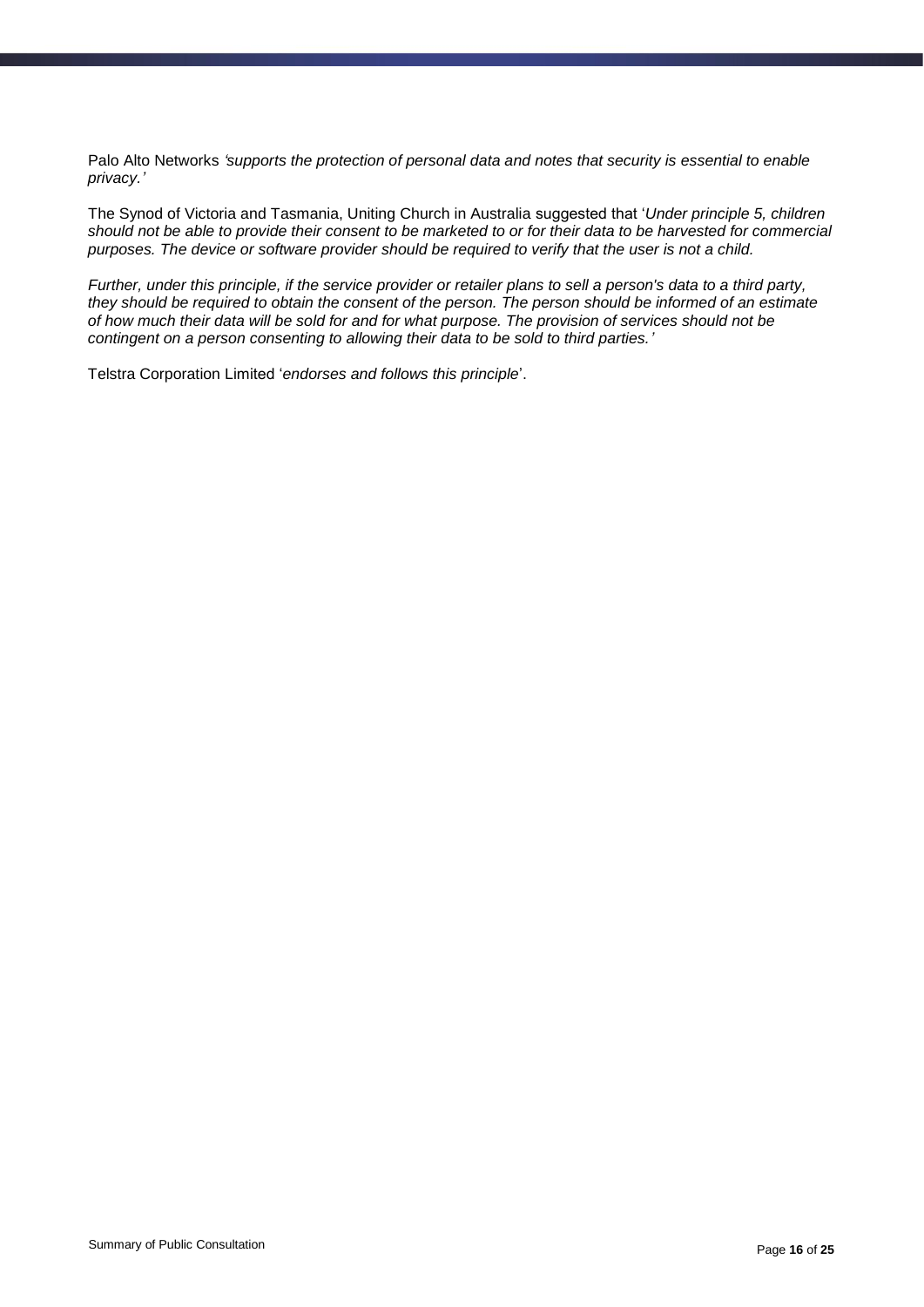#### <span id="page-16-0"></span>**Principle 6 – Minimise exposed attack surfaces**

The Australian Communications Consumer Action Network (ACCAN) agreed that '*Devices and services should only operate on the 'principle of least privilege' (POLP), restricting degrees of user access on a caseby-case basis to reduce the risk of attackers gaining access to critical systems or sensitive data. IoT connected devices are often not equipped with in-built 'security by design' features, which can result in a low-level user account, device, or application being compromised. Implementing the POLP will help contain security compromises to their area of origin, stopping them from spreading to the system at large.*

*ACCAN supports the principle that unused IoT device functionality should be disabled, unrequired ports closed and the web management interface should only be accessible to the local network unless the device needs to be managed remotely via the Internet. These measures will help restrict unauthorised access to a system due to poor access controls and minimise opportunities for hackers to launch distributed denial-ofservice (DDoS) attacks on IoT devices. Similarly, use of appropriate privileges on software access, using a secure software development process and performing penetration testing will improve the security of IoT connected devices against infiltration by hackers seeking to access a local Wi-Fi network and manipulate all of the devices connected to it.'*

The Australian Industry Group noted that '*Depending on how aggressively the TOLA Act is invoked by law enforcement, security and intelligence agencies, it may be difficult to meet these principles.'*

Palo Alto Networks '*agrees with this principle, which recommends that devices and services should operate on the 'principle of least privilege'. We note that this principle is complemented by a Zero Trust architecture rooted in the principle of "never trust, always verify". Under the Zero Trust concept, an organisation should not automatically trust any unauthenticated activity inside or outside its network perimeters. Instead, an organisation must authenticate anything and everything trying to connect to its systems before granting access, including IoT devices. That level of granular control around key critical infrastructure and data allows for management of cyber risk much more effectively. We recommend Zero Trust as a best practice for operators to effectively secure a 4G environment that is IP end-to-end, which then allows a safe and secure transition to a 5G environment, where an open standards-based architecture will dominate.*' Telstra Corporation Limited stated '*Telstra supports the intent of this principle, however recommends it would benefit from further clarity (perhaps in an explanatory supplement) in the roles of Device Manufacturers and Service Providers. For example, Service Providers may not be responsible for ensuring that unrequired ports on a particular device are closed as this is a function that the Device Manufacturers would most efficiently perform. Similarly, Device Manufacturers may not be responsible for reducing code in a gateway or network hub to the minimum functionality necessary for both devices and services to operate.*

*We note that techniques such as penetration testing may be employed (and prove useful) where Service Providers want to ensure the Device Manufacturer has complied with security standards. Penetration testing should also be conducted by the Device Manufacturer so as to ensure the testing is most effective, as the manufacturer would have the best knowledge of the product, its functions, capabilities and vulnerabilities.'*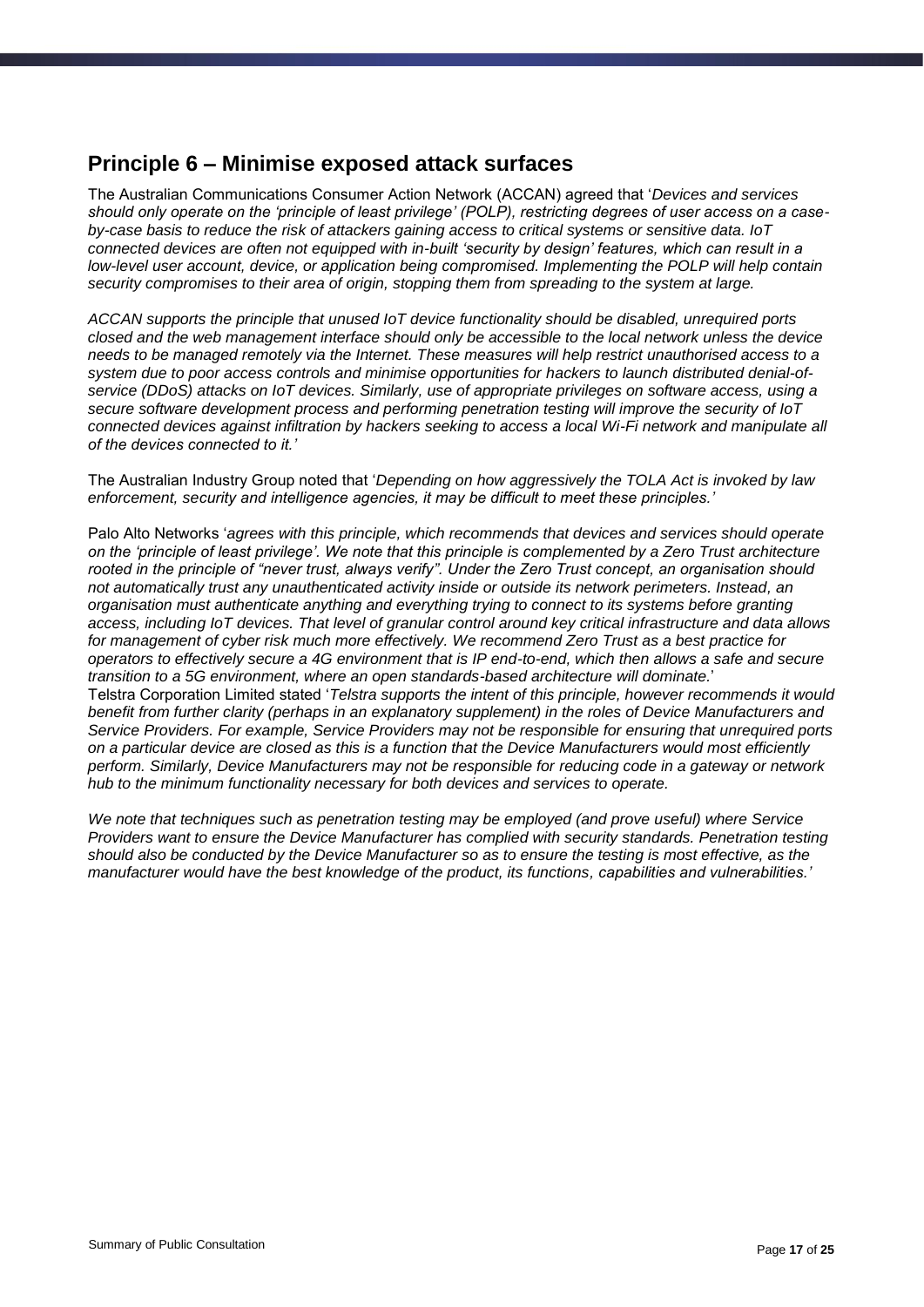### <span id="page-17-0"></span>**Principle 7 – Ensure communication security**

The Australian Communications Consumer Action Network (ACCAN) highlighted that '*The integrity of IoT devices can be compromised if the communication between the device and the user's service and its associated application can be intercepted and manipulated by attackers. ACCAN supports the principle that security-sensitive data, including any remote management and control, should be encrypted in transit, appropriate to the properties of the technology and usage, and that all credentials and securities should be managed securely.'*

The Australian Industry Group noted that '*Depending on how aggressively the TOLA Act is invoked by law enforcement, security and intelligence agencies, it may be difficult to meet these principles*.'

Cisco Systems Australia Pty Ltd recommended that *'Encryption used should also be a non-proprietary, publicly accepted algorithm with key length of currently acceptable minimum standards Legacy/outdates protocols should be updates as part of the support lifecycle of the device*.'

Palo Alto Networks '*agrees with this principle and the importance of encrypted communications while in transit. However, we suggest that to ensure true communication security, the Principle also includes a reference to the security imperative of having complete visibility of all threats. ISPs and network owners need to have visibility of threats on their network, including the ability to detect and address malicious encrypted traffic in transit, to be able to enforce a preventative security action. This can complement the use of proper end–to-end encryption (IPSEC). IPSEC should be expected on critical segments of the network, as it provides security against tampering of data travelling through the network. However, IPSEC does not provide visibility into whether the encrypted traffic passing through the encrypted tunnel is malicious or not.*

*Cybersecurity threats regularly traverse mobile/ISP networks, including those leveraged by IoT devices. Cybercriminals continue to introduce and update new attack tools, such as using automation and exploit toolkits, leveraging the cloud, attacking mobile operators' infrastructure, communication tunnels, and also their end users (consumers and enterprises). Networks are a vantage point leveraged by attackers, and until we improve our ability to detect and prevent threats passing through these networks, the volume of attacks will only increase.*

*We would also recommend that companies consider segmenting their networks where IoT devices are deployed. Companies which apply micro-segmentation of devices based on device risk profiles are more likely to avoid cross-infections between IT and IoT systems. Through segregating and limiting the ability of legacy, low-patched and generally high-risk devices to communicate with other IT assets, companies can avoid threats spreading across their networks.'*

Telstra Corporation Limited stated '*Telstra endorses and follows this principle and agrees that Service Providers and Device Manufacturers, where appropriate to the technology and use-case, should secure the communications that transit their networks, including the encryption of data in transit and the secure management of credentials and certificates.'*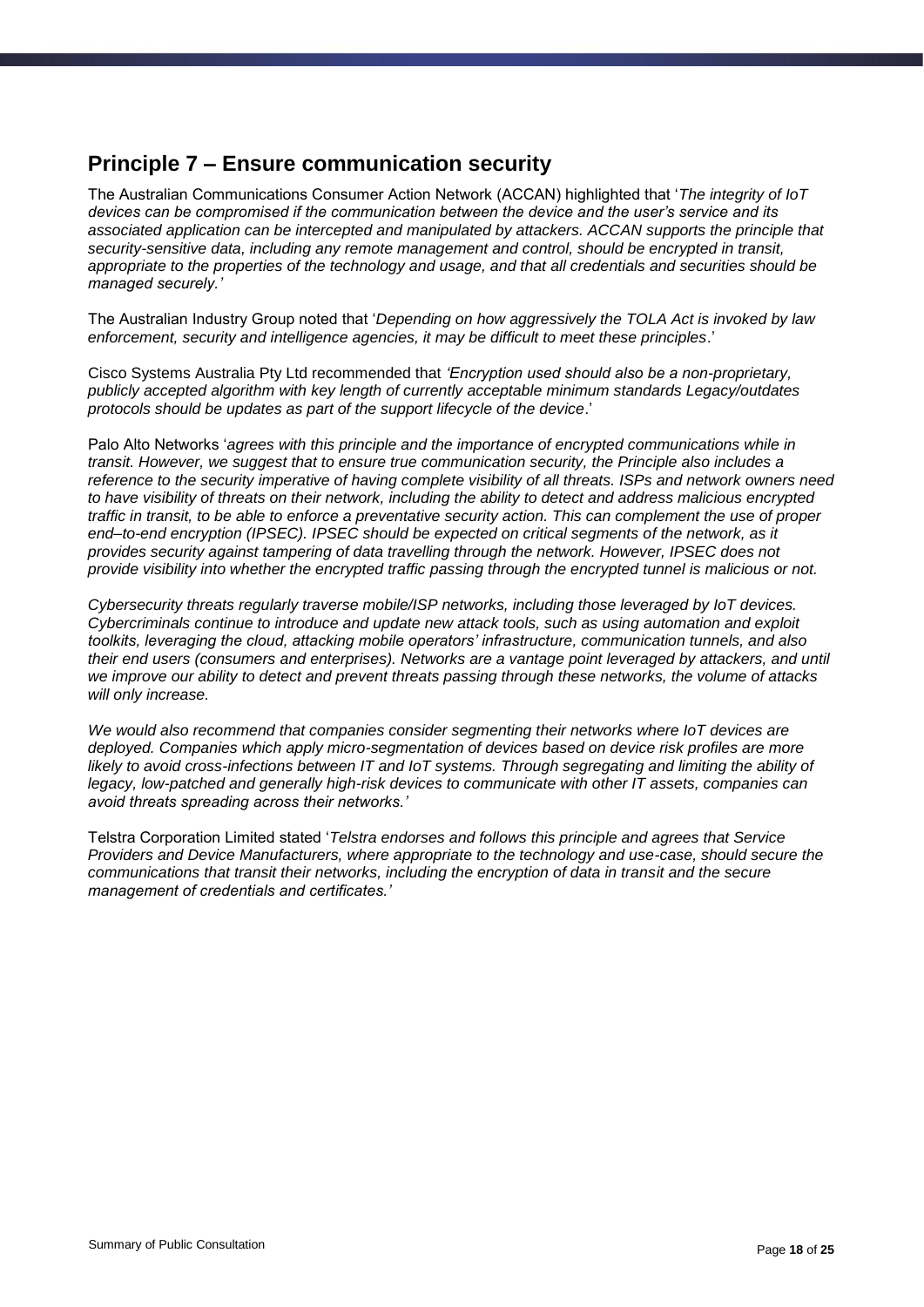### <span id="page-18-0"></span>**Principle 8 – Ensure software integrity**

The Australian Communications Consumer Action Network (ACCAN) noted '*The security frailties built into IoT connected devices make them particularly vulnerable to software attacks. Because of the sensitive data IoT devices can collect, consumers with IoT devices connected at home are at risk of both privacy and security breaches. Most consumers assume that manufacturers or service providers will supply any software updates necessary to continue running their applications, and ACCAN agrees that updating security software should not be the obligation of the consumer but should be the responsibility of the IoT device manufacturer.'*

Cisco Systems Australia Pty Ltd highlighted that '*Software and firmware that is downloadable verifiable cryptographically, and verification mechanisms performed prior to any loading.'*

Telstra Corporation Limited '*supports the intent of this Principle. We suggest amending this Principle to include a statement about checking the integrity of software updates. An example of this is ensuring that patches are signed.'*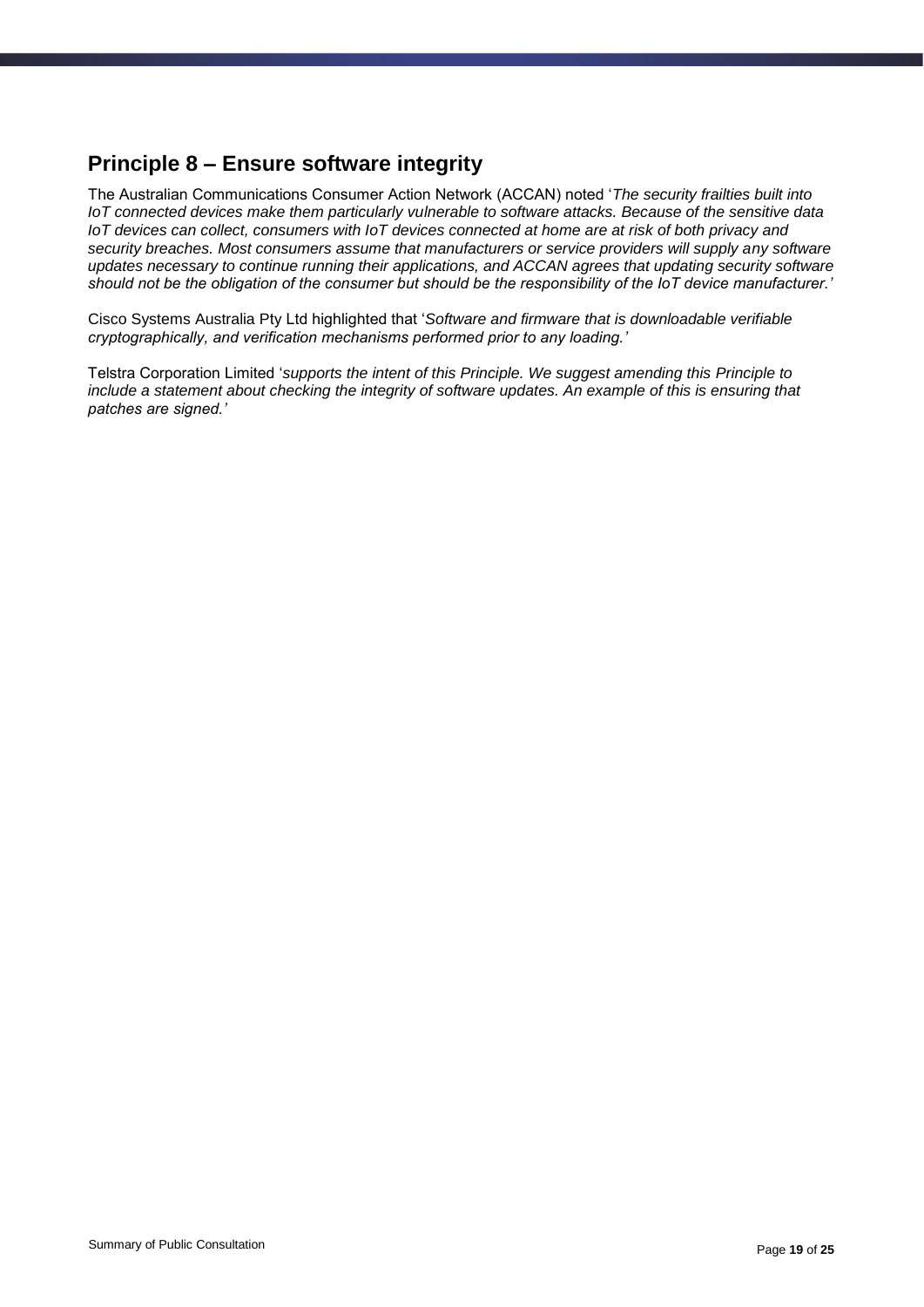#### <span id="page-19-0"></span>**Principle 9 – Make systems resilient to outages**

The Australian Industry Group suggested '*This principle may require support capabilities being implemented in the broader network ecosystem to monitor devices for resilience, availability and end-to-end observability, and to deploy self-healing measures in case of observed failure.*'

Cisco Systems Australia Pty Ltd stated '*The consumer space has varying requirements for resiliency. Mandating resiliency mandatory comes with potentially an unnecessary cost. These are device/service features that may be completely unnecessary. If any verbiage needs to be here, perhaps transparency about the resiliency capabilities is more suited to being a requirement.'*

Telstra Corporation Limited noted that *'Telstra supports the intent of this principle, however we recommend it would benefit from rewording the principle slightly to make it clear the default assumption should be that devices will struggle to restore cleanly and correctly. In our experience, many smaller devices may not have the ability to be restored, especially tiny devices which can be thrown away, for example, an RFID tag on product packaging or a delivery box. As such, resilience planning by the Service Provider should assume devices may fail and go rogue. The focus should be on how to restore the service, possibly including replacing and rebuilding devices, from that baseline.'*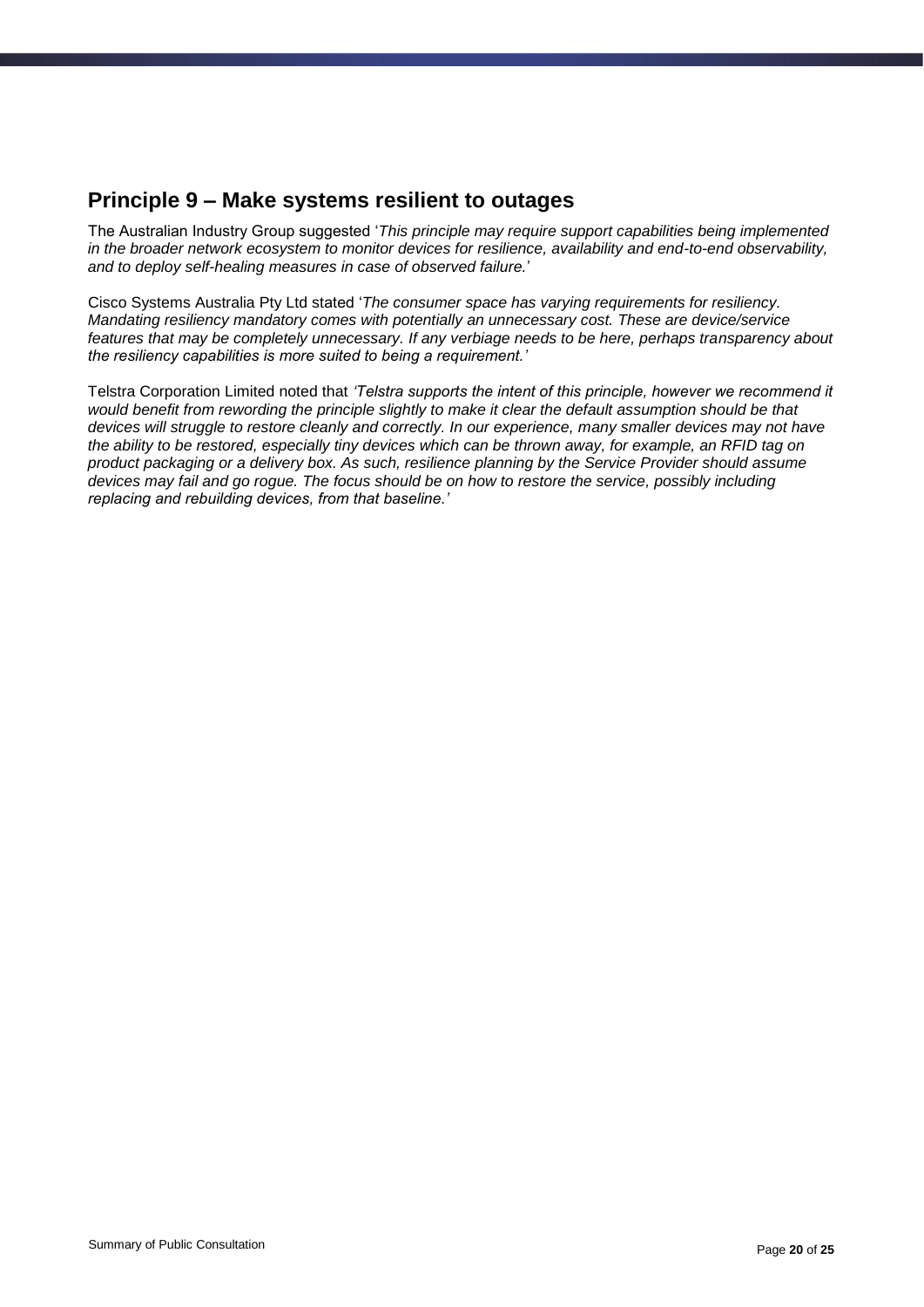#### <span id="page-20-0"></span>**Principle 10 – Monitor system telemetry data**

The Australian Communications Consumer Action Network '*supports the principle that, taking into account the possibility of outages of data networks and power, resilience should be built into IoT devices and services. IoT devices and services should remain operating and locally functional in the case of a loss of network, without electronic security protocols – network security, application security and information security – being compromised. Uninterrupted power supply should be built into the design of IoT connected devices – for example, a backup battery or other emergency power source – to maintain operational continuity.*

*'Clean' recovery after a power or network outage is particularly important in the case of consumers with disabilities who may rely upon IoT devices to increase their independence. For example, consumers with limited mobility may automate their home with assistive technologies so they can turn lights on/off and control heating or cooling remotely. After power and network outages, IoT connected devices need to return to the features and functions installed by a customer so that they don't need to be reprogrammed. The resilience of IoT connected devices, and their ability to return to the settings installed prior to outage, is vital to adequately support independently-living consumers with disability.*

Cisco Systems Australia Pty Ltd highlighted '*The value of telemetry data for security purposes is undeniable. In many cases, vendors collecting telemetry data, however may be more of a risk than not monitoring the telemetry. We suggest this be moved to requirements around logging of access, especially administrative access.'*

Cyber CX suggested *'This should be opt-in. User should be able to know exactly what data is being transmitted and have the ability to easily disable the function when they wish.'*

Telstra Corporation Limited stated that '*Telstra supports the intent of this principle, however recommends it should only apply to the Service Provider. Monitoring telemetry data for security anomalies requires advanced capabilities such as pattern matching to determine when it has been compromised. Even something as straight-forward to detect as when a device has been co-opted into "bot-army" for a DDOS attack, requires a reasonable level of sophistication, analytical capability and power consumption, when often the device (e.g., a sensor) is trying to achieve both low-cost and low power consumption.* 

*We recommend this principle should mainly apply to Service Providers, who are better placed to monitor telemetry data for signs that the IoT service or device has been compromised, although it may be possible for device manufacturers to monitor for anomalies in some instances.'*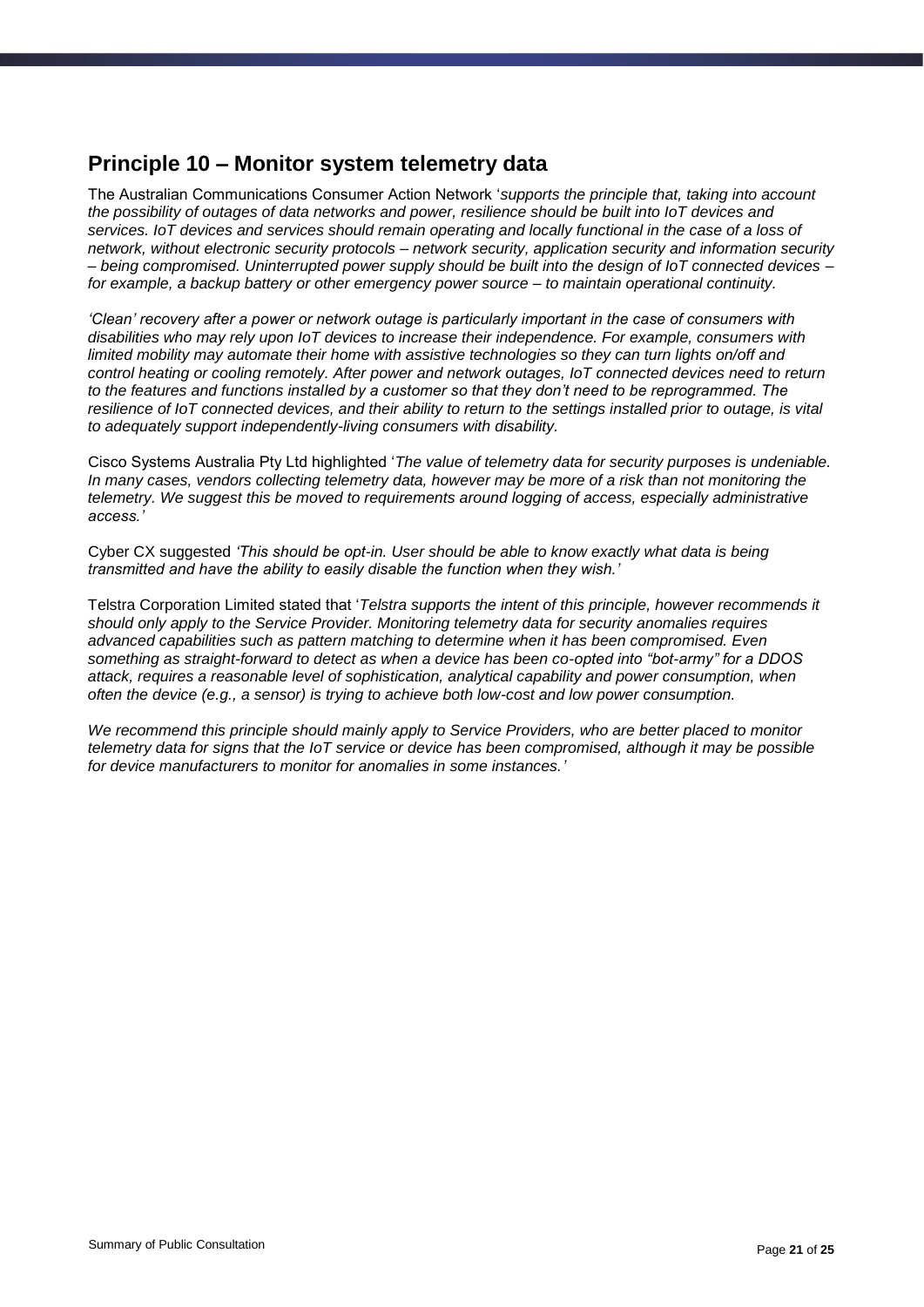#### <span id="page-21-0"></span>**Principle 11 – Make it easy for consumers to delete personal data**

The Australian Communications Consumer Action Network noted that '*Europe's GDPR (Art. 17) has enshrined the consumer right to delete personal data in 'the right to erasure' or 'right to be forgotten'. In 2015, the Australian Law Reform Commission (ALRC) similarly recommended that a "right to deletion of personal information" be inserted as an amendment to the Privacy Act as another APP, although this recommendation has never been implemented.* 

*In the absence of a GDPR equivalent provision in the Australian Privacy Act and Australian Privacy Principles, Principle 11 of the Code is a positive step towards providing consumers with some limited ability to control the use and retention of their data. For consumers living with disability, consumer instructions on how to delete personal data from devices must be fully accessible to enable them to exercise the same control over the use and retention of their personal data.'*

The Australian Industry Group recommended that '*The scope of this principle should be broadened to contemplate de-identification rather than simply deletion – de-identification is important for business retention of data. As the principle currently reads, the scope could be misinterpreted or taken beyond cases of personal device transfer of ownership*.'

Cisco Systems Australia Pty Ltd stated '*This is an important issue that belongs in section 4, or appropriate section managing deletion of ALL data from device and related services. However when it comes to cloud data, data ownership and removal can be covered in the personal data protection section 5.'*

The Office of the Australian Information Commissioner suggested '*Consideration be given to amending Draft Principle 11 to require devices and services to be configured to enable the easy and secure transfer of personal information to another device or service when there is a transfer of ownership or as directed by the individual*.'

Office of the Victorian Information Commissioner stated '*Principle 11 states that devices and services should be configured so that personal information can be easily deleted. We strongly agree with this principle as it provides customers with greater control over their personal information. However, to ensure devices are properly sanitised, we suggest that this principle specifies that data should be securely and permanently deleted when the ownership of a device is transferred, or by request if the user's device is stolen or misplaced. As noted above, this would require device manufacturers to provide users with an easy way to transfer ownership of devices.* 

*In addition, rights to have personal information deleted are often accompanied by rights to access personal information. Access rights can provide autonomy to consumers and enhance the transparency of how their personal information is being handled. As such, we suggest this point also includes providing mechanisms for consumers to access and export their personal information.'* 

Telstra Corporation Limited '*supports the intent of this principle, however recommends it would benefit from further clarity (perhaps in an explanatory supplement) in the roles of Device Manufacturers and Service Providers, especially in more complex solutions such as a smart home comprising multiple devices, a hub or a gateway. Deleting customer data, initiating a "factory reset" or requesting removal of data from the cloud (especially in the case of a mobile app) can be difficult and confusing for consumers, and clear instructions for consumers to follow should be provided*.'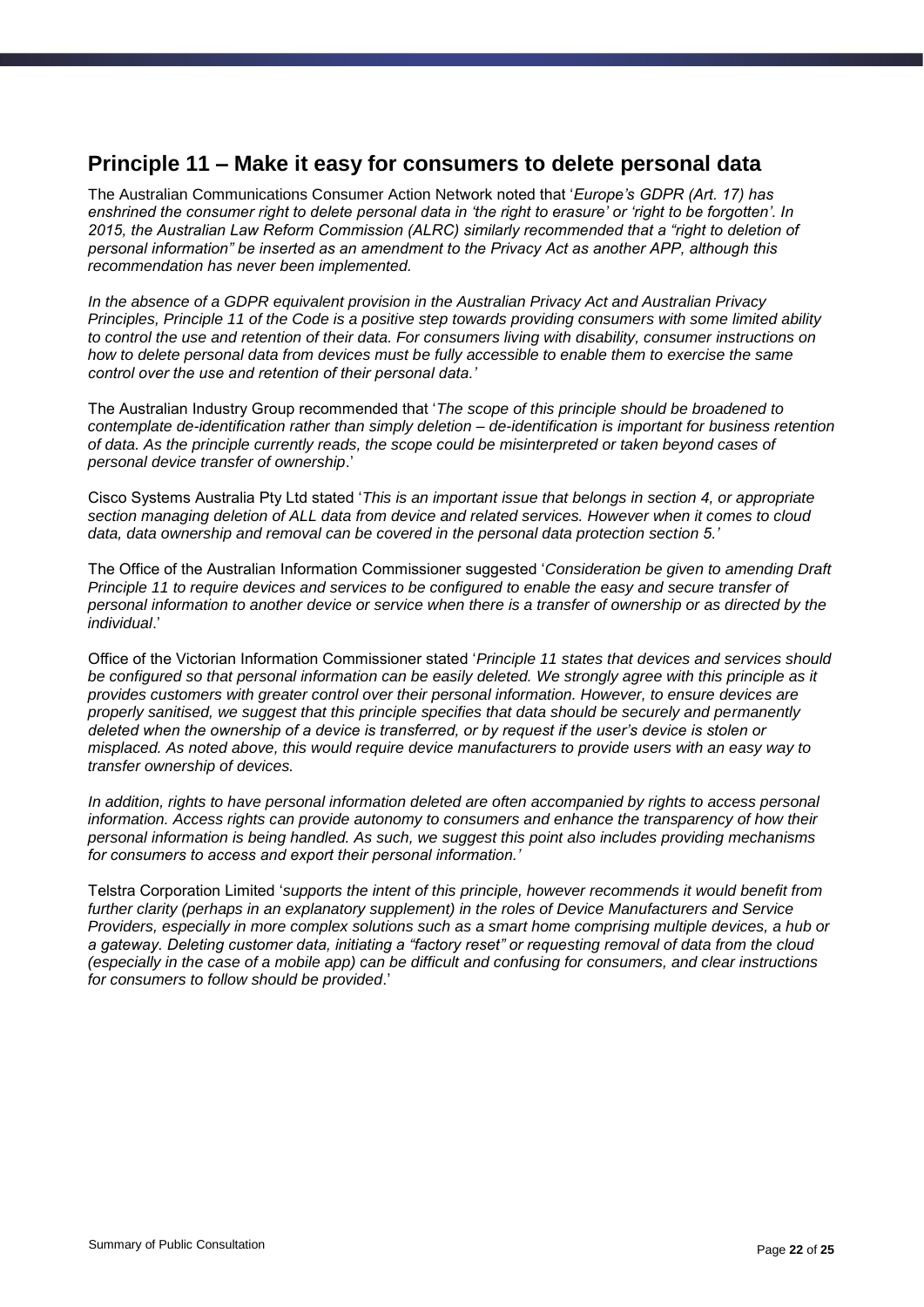#### <span id="page-22-0"></span>**Principle 12 – Make installation and maintenance of devices easy**

The Australian Communications Consumer Action Network (ACCAN) noted *'A distinct information asymmetry exists between consumers and manufacturers of IoT devices. ACCAN supports the principle that the installation and maintenance of IoT connected devices should follow security best practice, be easy for consumers to install and maintain, and that device installation instructions should contain clear, straightforward and accessible consumer guidance on how to securely set up a device and maintain it through its lifecycle.*

*To make installation and maintenance of IoT connected devices easy for people with disability, these devices should be sold with accessible settings fixed by default. Typically, devices are set to operate by default without accessibility features enabled. However, it is more practical for people without impairment to re-set a device to operate with no accessibility features than it is for someone with an impairment to set up accessible features on their device. IoT devices therefore need to be accessible 'straight out of the box'.'*

The Australian Industry Group recommended that '*This principle may require support maintenance procedures that are executed by taking the device out of service and being augmented by a similar capability.'*

Cisco Systems Australia Pty Ltd suggested '*We suggest this reads "Make installation and maintenance of devices easy and secure". Upkeep of devices to current secure minimum should be a focus*.'

FermyMate highlighted '*This statement is non-sensible as it makes no reference to the reference material for "best practices by Australian Government on usability". Are you wanting IoT manufactures to be IRAP/ PCI DSS/ ISO9001/ISO27001? Please specify the best practise guide standards required to be compliant against.'*

The Office of the Victorian Information Commissioner stated '*Principle 12 concerns making it easy to install and maintain IoT devices, requiring minimal steps to do so. While this approach may offer convenience to consumers, suboptimal default privacy or security settings could lead to users who do not change the default configurations being exposed to greater risk.* 

*The concept of 'privacy by design' suggests that IoT devices should deliver the maximum degree of privacy by default – if individuals do nothing, their privacy should not be interfered with, and they should not be required to take action to protect themselves. In line with this, we suggest that the Code of Practice require that default privacy and security configurations should be set to deliver the highest degrees of protection, with an emphasis on this when devices are designed to be used with minimal step up.'* 

Telstra Corporation Limited said '*Telstra endorses and follows this Principle. We offer a variety of products that can be classed as belonging to the IoT category and provides clear and straightforward guidance on how to set up these devices securely, as well as instructions on how devices can be updated throughout their lifecycle. Auto-update should be built in wherever possible.'*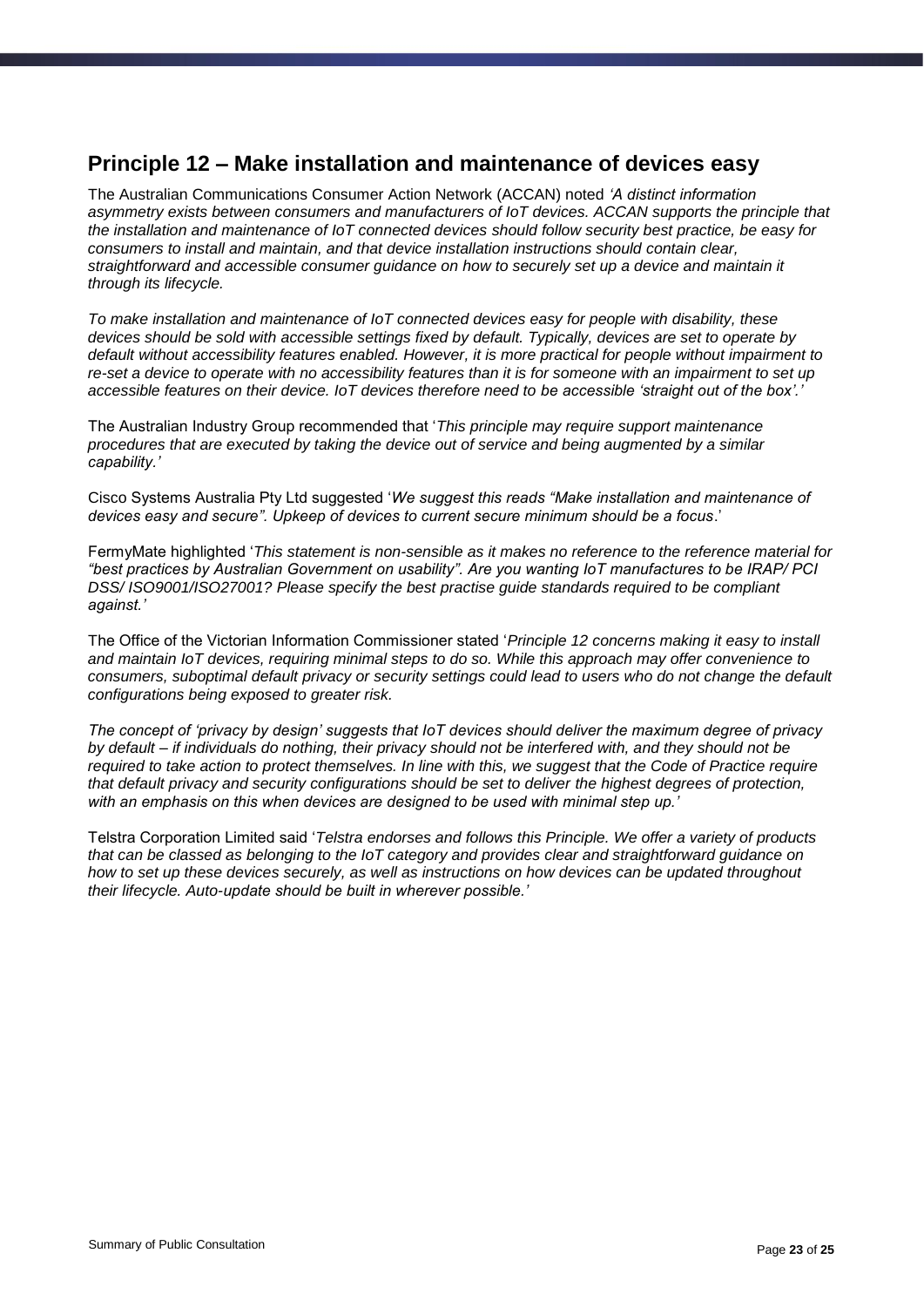### <span id="page-23-0"></span>**Principle 13 – Validate input data**

Christian Heinrich stated *'13. Validate input data" should be within the top 3 to address the large number of vulnerabilities within [CWE-707: Improper Neutralization.](https://cwe.mitre.org/data/definitions/707.html)'*

Cisco Systems Australia Pty Ltd noted '*This is just one part of secure coding guidelines. This section should be expanded to require more secure coding techniques.'*

Google Australia Pty Ltd suggested *'we suggest a re-articulation of the first sentence of the description of this principle to make the suggested implementation of the principle clearer.'*

Telstra Corporation Limited '*endorses this principle*.'